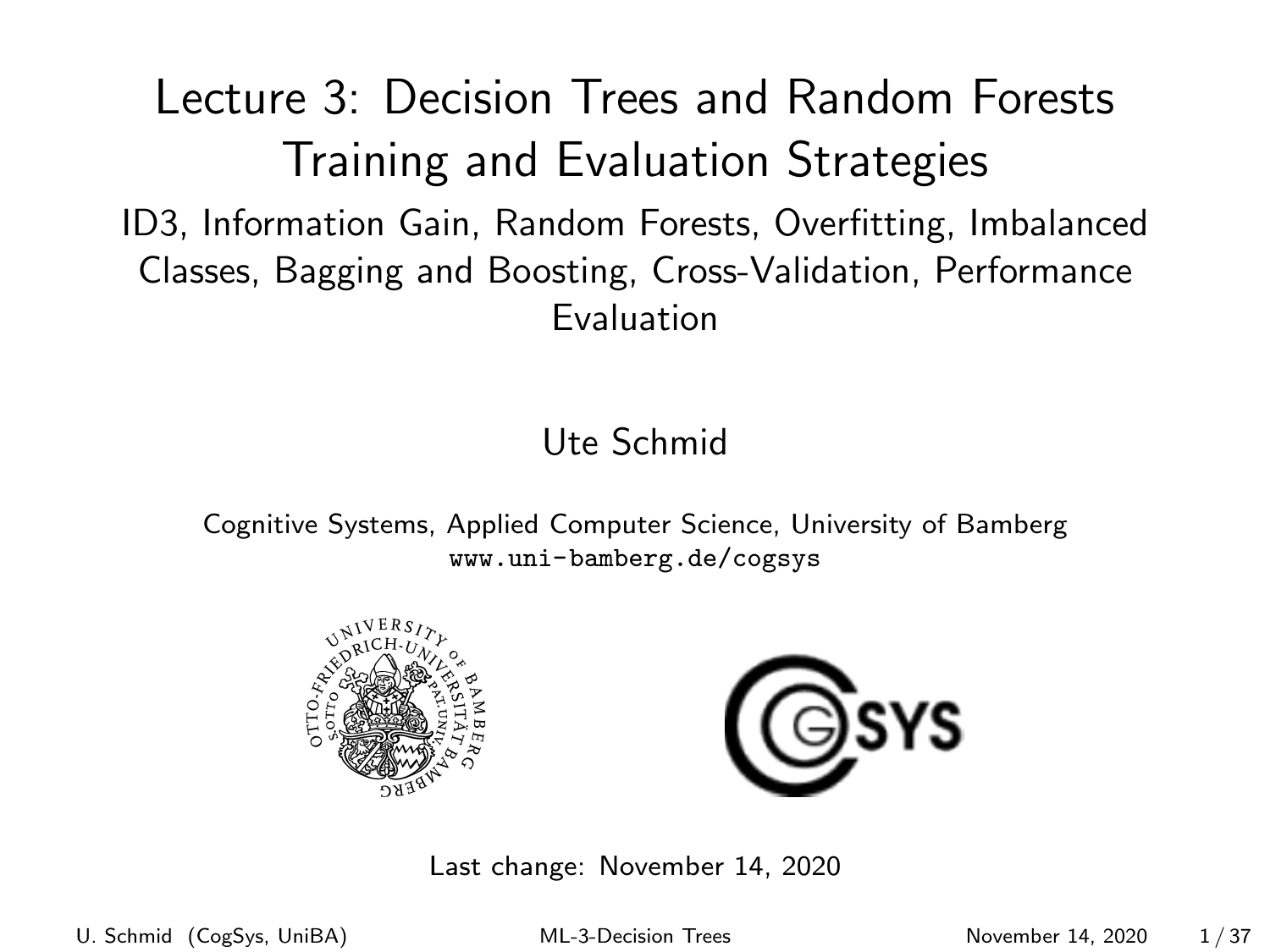## Outline

#### Decision Trees

- $\blacktriangleright$  ID3
- $\blacktriangleright$  Information Gain
- Ensemble Methods
	- $\triangleright$  Bagging
	- ▶ Random Forests
- **Training and Evaluation Strategies** 
	- **Avoiding Overfitting**
	- ▶ Pruning of DTs
	- $\blacktriangleright$  Imbalanced Classes
	- $\triangleright$  Cross-Validation
	- $\blacktriangleright$  Performance Measures

#### Summary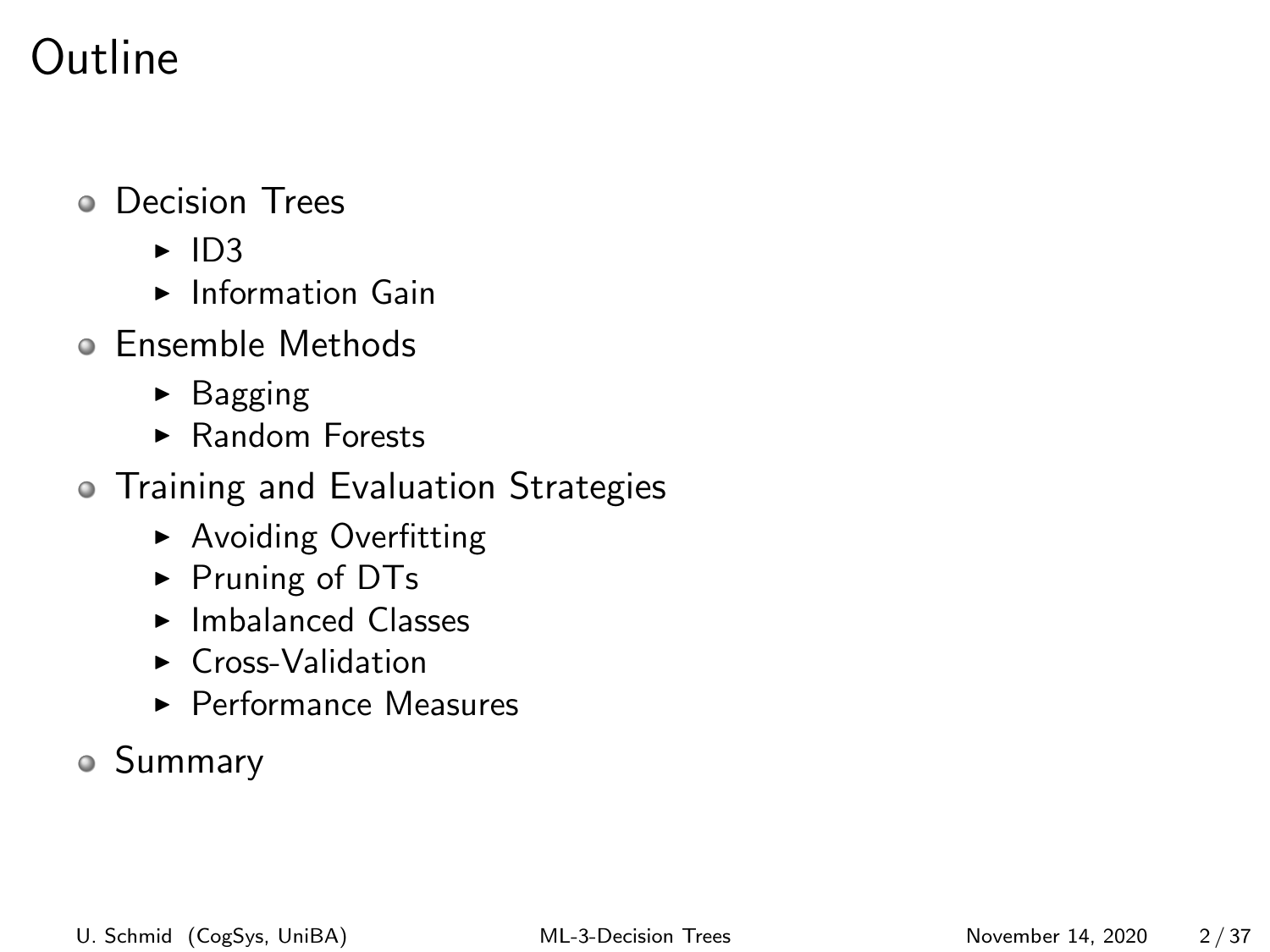### Decision Tree Representation

- classification of instances by sorting them down the tree from the root to some leaf node
	- **► node**  $\approx$  test of some attribute
	- **► branch**  $\approx$  one of the possible values for the attribute
- decision trees represent a disjunction of conjunctions of constraints on the attribute values of instances
	- $\triangleright$  i.e.,  $(... \wedge ... \wedge ...) \vee (... \wedge ... \wedge ...) \vee ...$
- equivalent to a set of if-then-rules
	- $\triangleright$  each branch represents one if-then-rule
		- if-part: conjunctions of attribute tests on the nodes
		- then-part: classification of the branch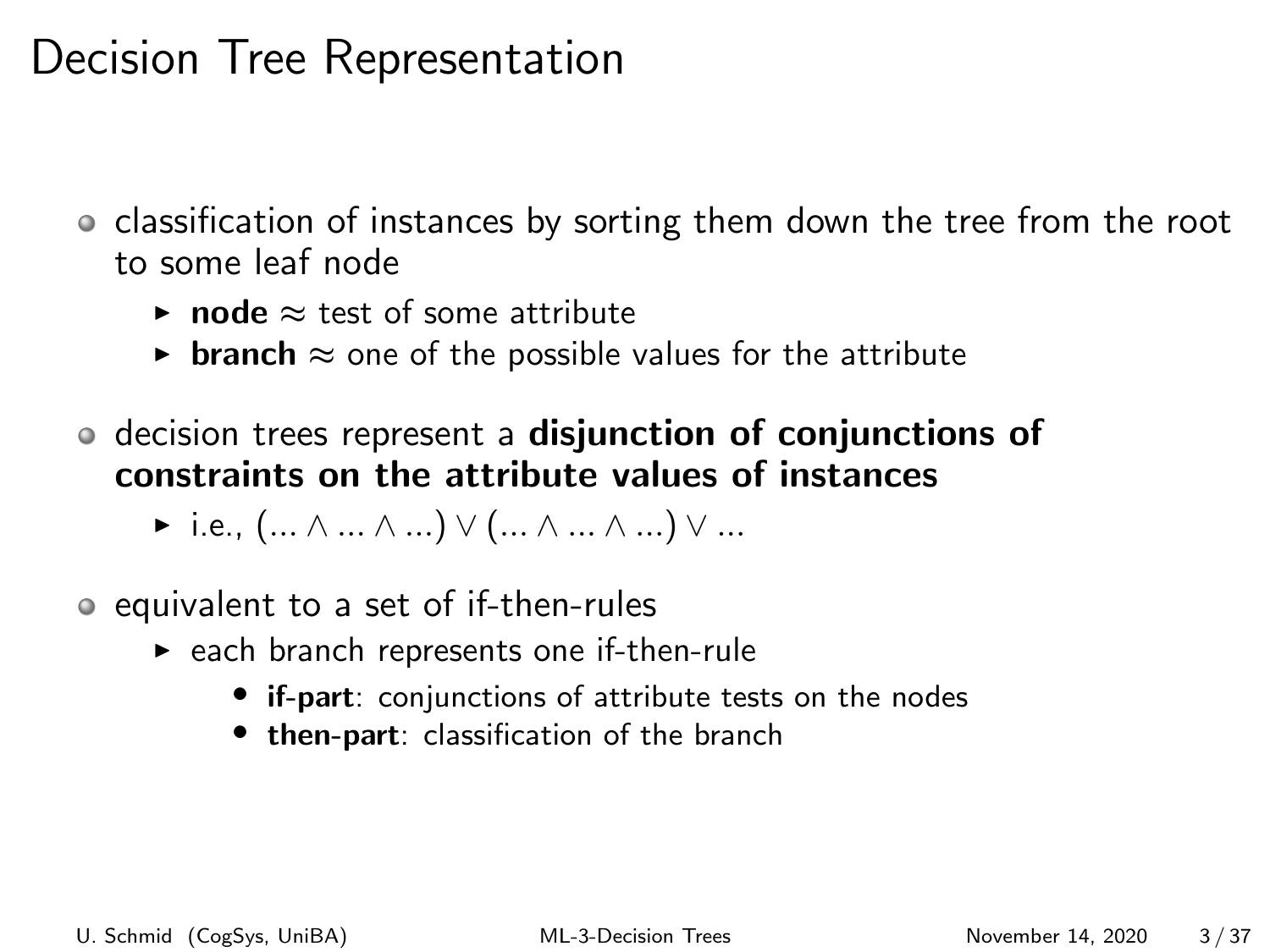## Decision Tree Representation



#### This decision tree is equivalent to:

\n
$$
\text{if } (\text{Outlook} = \text{Sunny}) \land (\text{Humidity} = \text{Normal})
$$
\n then Yes;\n \n if  $(\text{Outlook} = \text{Overcast})$  then Yes;\n \n if  $(\text{Outlook} = \text{Rain}) \land (\text{Wind} = \text{Weak})$  then Yes;\n \n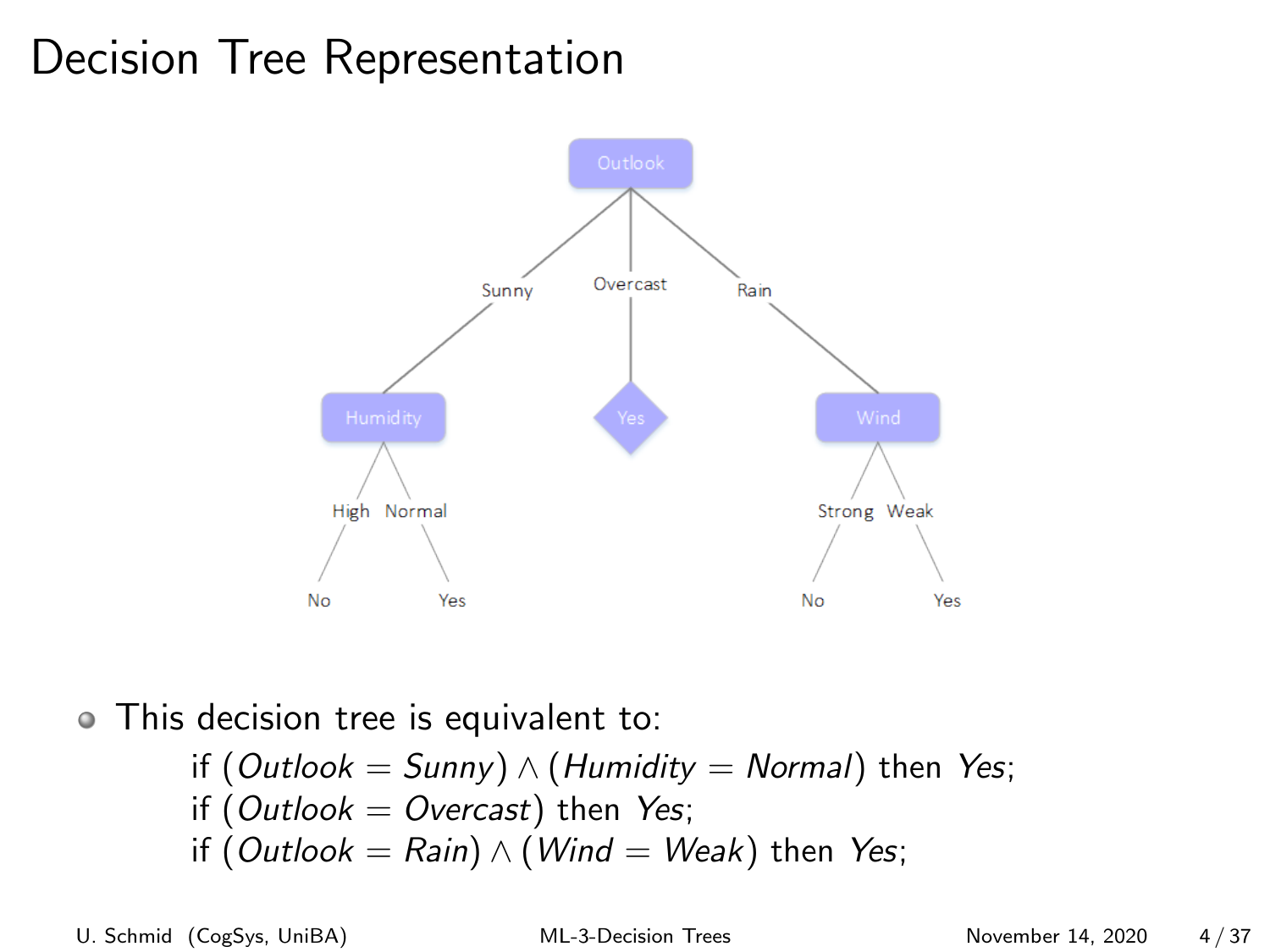### Appropriate Problems

- Instances are represented by attribute-value pairs, e.g. (Temperature-Hot)
- Target function has discrete output values, e.g. yes or no (concept/classification learning)
- **· Disjunctive descriptions** may be required
- Training data may contain errors
- Training data may contain missing attribute values
- $\Rightarrow$  last three points make Decision Tree Learning more attractive than CANDIDATE-ELIMINATION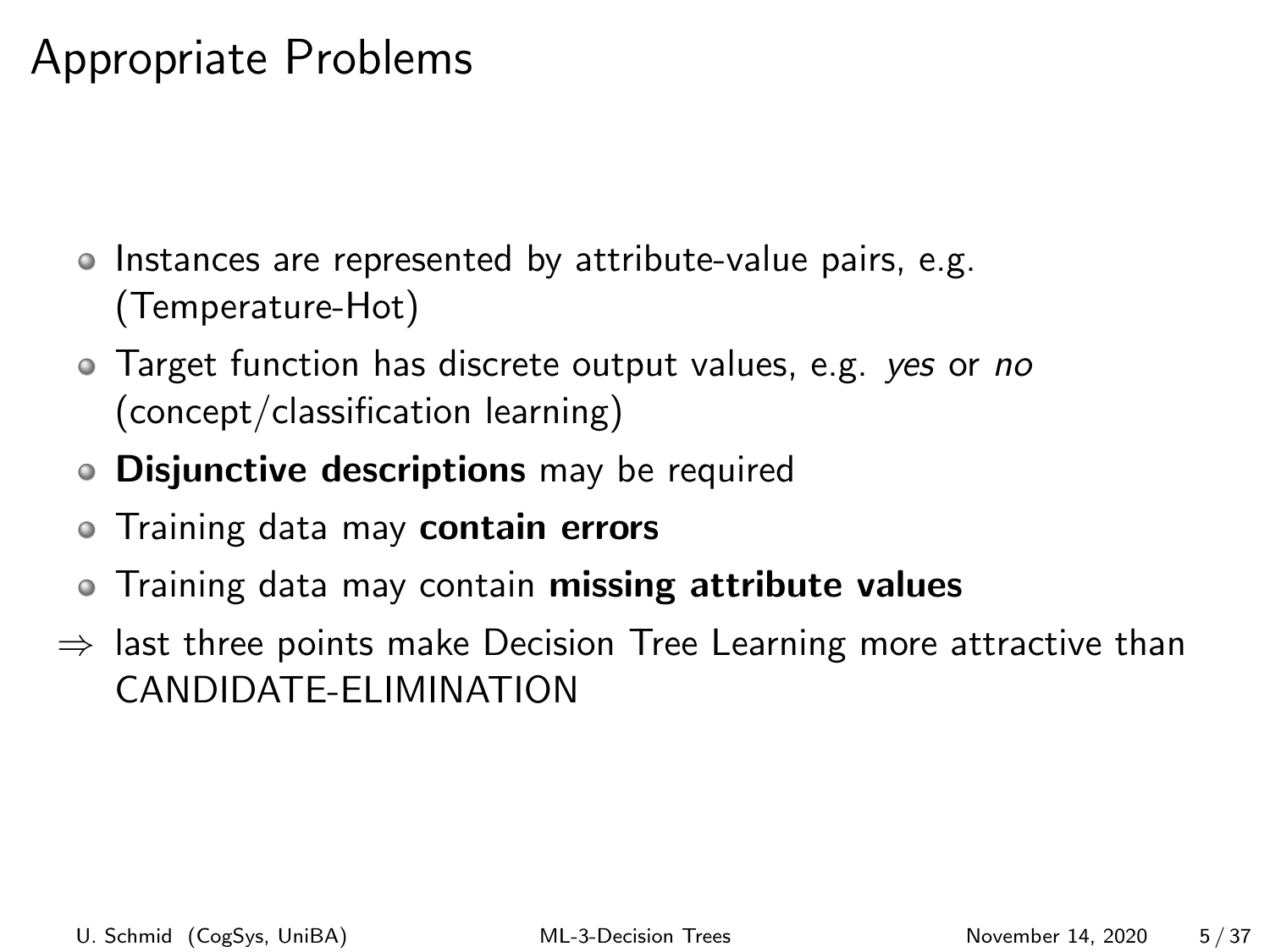- learns decision trees by constructing them top-down
- employs a greedy search algorithm without backtracking through the space of all possible decision trees
	- $\Rightarrow$  finds a short tree (wrt path length) but not necessarily the best decision tree
- key idea:
	- $\triangleright$  selection of the next attribute according to a statistical measure
	- $\blacktriangleright$  all examples are considered at the same time (simultaneous covering)
	- $\triangleright$  recursive application with reduction of selectable attributes until each training example can be classified unambiguously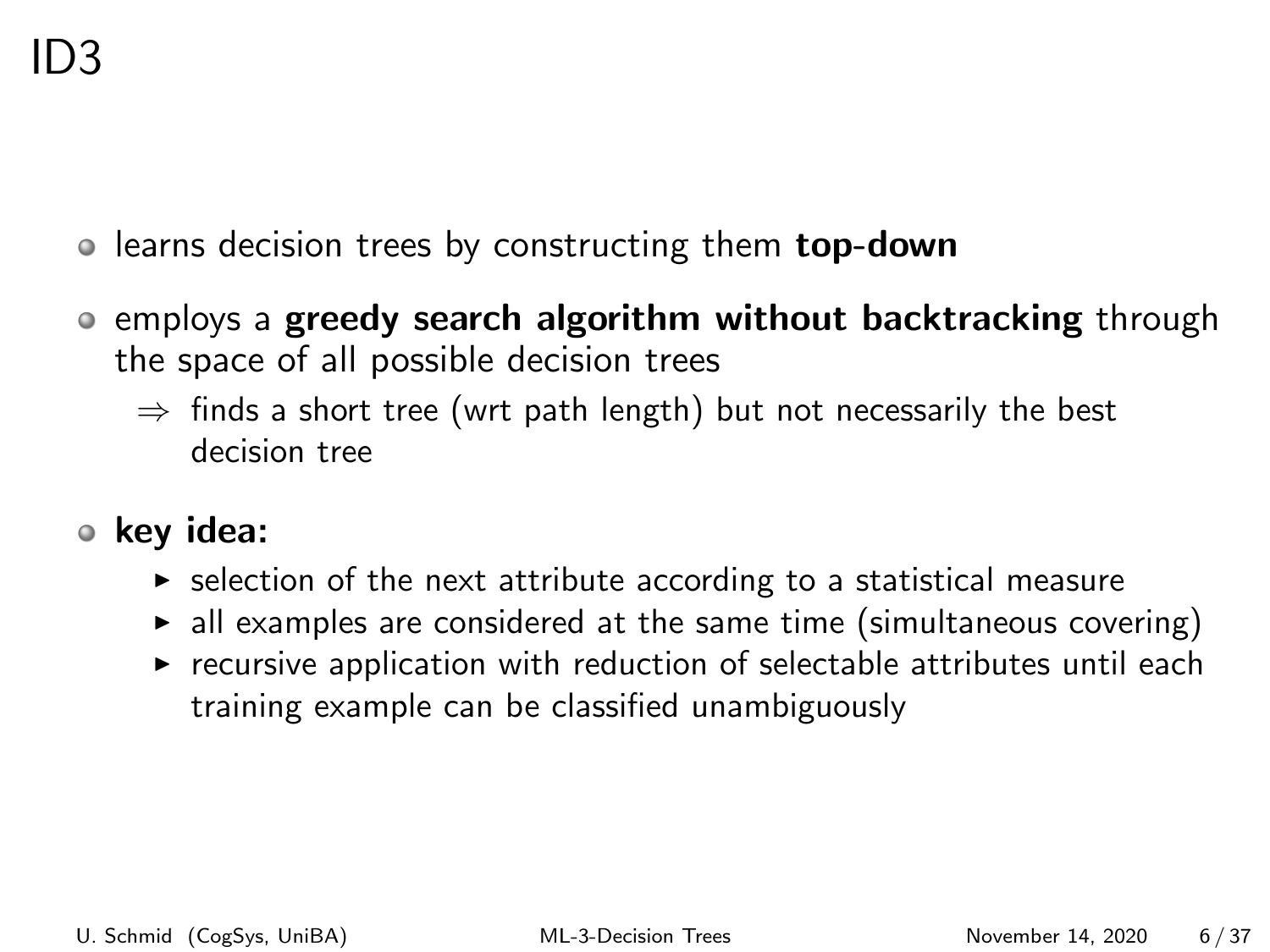#### ID3 Algorithm

ID3(Examples, Target attribute, Attributes)

- **Create a Root for the tree**
- If all examples are **positive**, Return single-node tree *Root*, with *label*  $= +$
- If all examples are negative, Return single-node tree Root, with label  $=$  -
- If Attributes is empty, Return single-node tree Root, with *label* = most common value of Target attribute in Examples
- **O** Otherwise, Begin
	- $\triangleright$  A  $\leftarrow$  attribute in Attributes that best classifies Examples
	- $\blacktriangleright$  Decision attribute for Root  $\leftarrow A$
	- $\triangleright$  For each possible value  $v_i$  of A
		- Add new branch below Root with  $A = v_i$
		- Let Examples<sub>vi</sub> be the subset of Examples with  $v_i$  for A
		- If  $Examples_{v_i}$  is empty Then add a leaf node with label  $=$  most common value of Target\_attribute in Examples Else add ID3 $(Examples_{v_i}, Target\_Attribute, Attributes - {A})$

**C** Return Root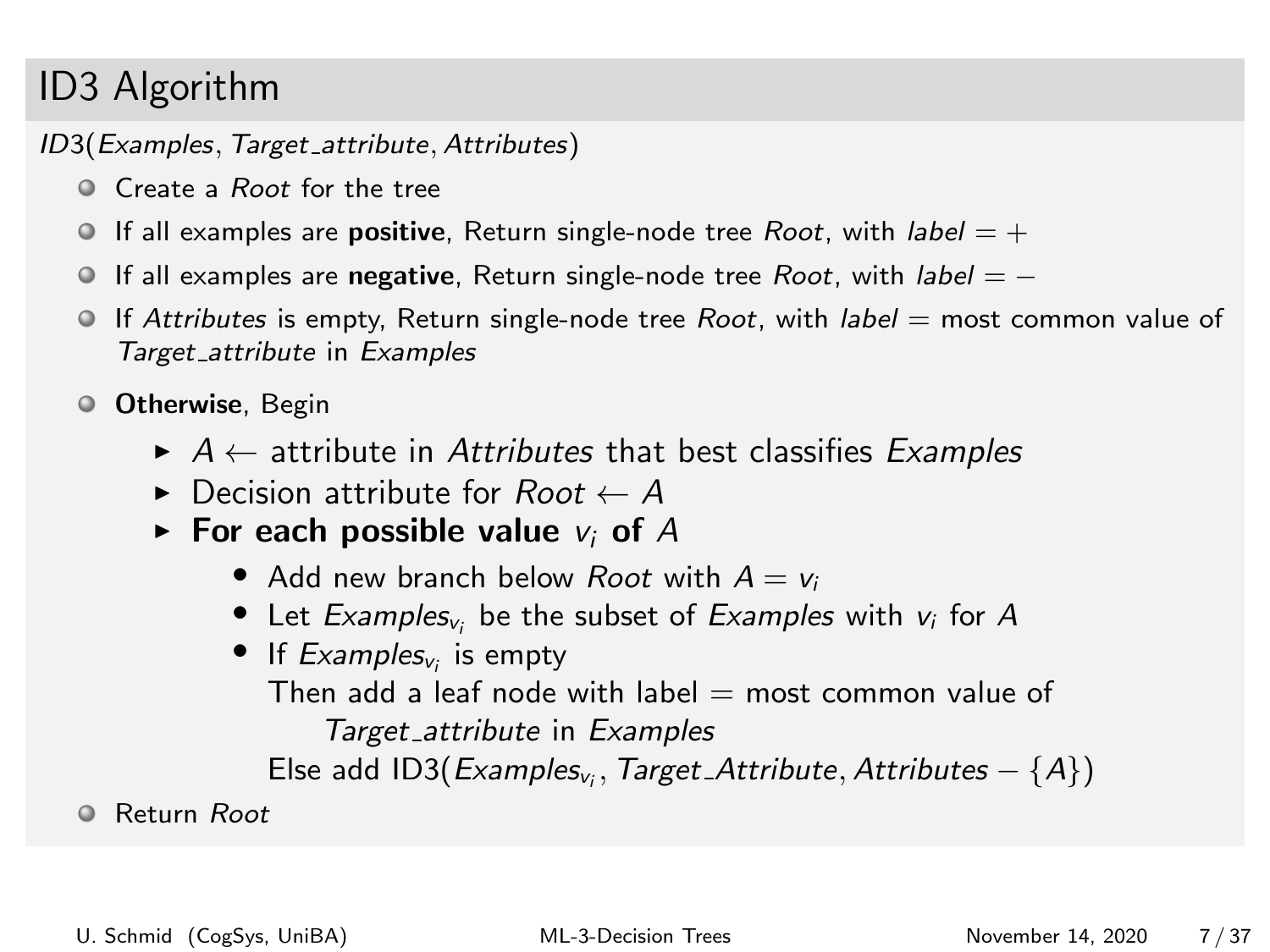#### The best classifier

- central choice: Which attribute classifies the examples best?
- ID3 uses the information gain
	- $\triangleright$  statistical measure that indicates how well a given attribute separates the training examples according to their target classification

• 
$$
Gain(S, A) \equiv \underbrace{Entropy(S)}_{original \ entropy \ of \ S} - \underbrace{\sum_{v \in values(A)} \frac{|S_v|}{|S|} \cdot Entropy(S_v)}_{}
$$

relative entropy of S

- $\blacktriangleright$  interpretation:
	- $\bullet$  denotes the reduction in entropy caused by partitioning S according to A
	- alternative: number of saved yes/no questions (i.e., bits)

$$
\Rightarrow \text{ attribute with} \qquad \max_{A} \text{Gain}(S, A) \qquad \text{is selected!}
$$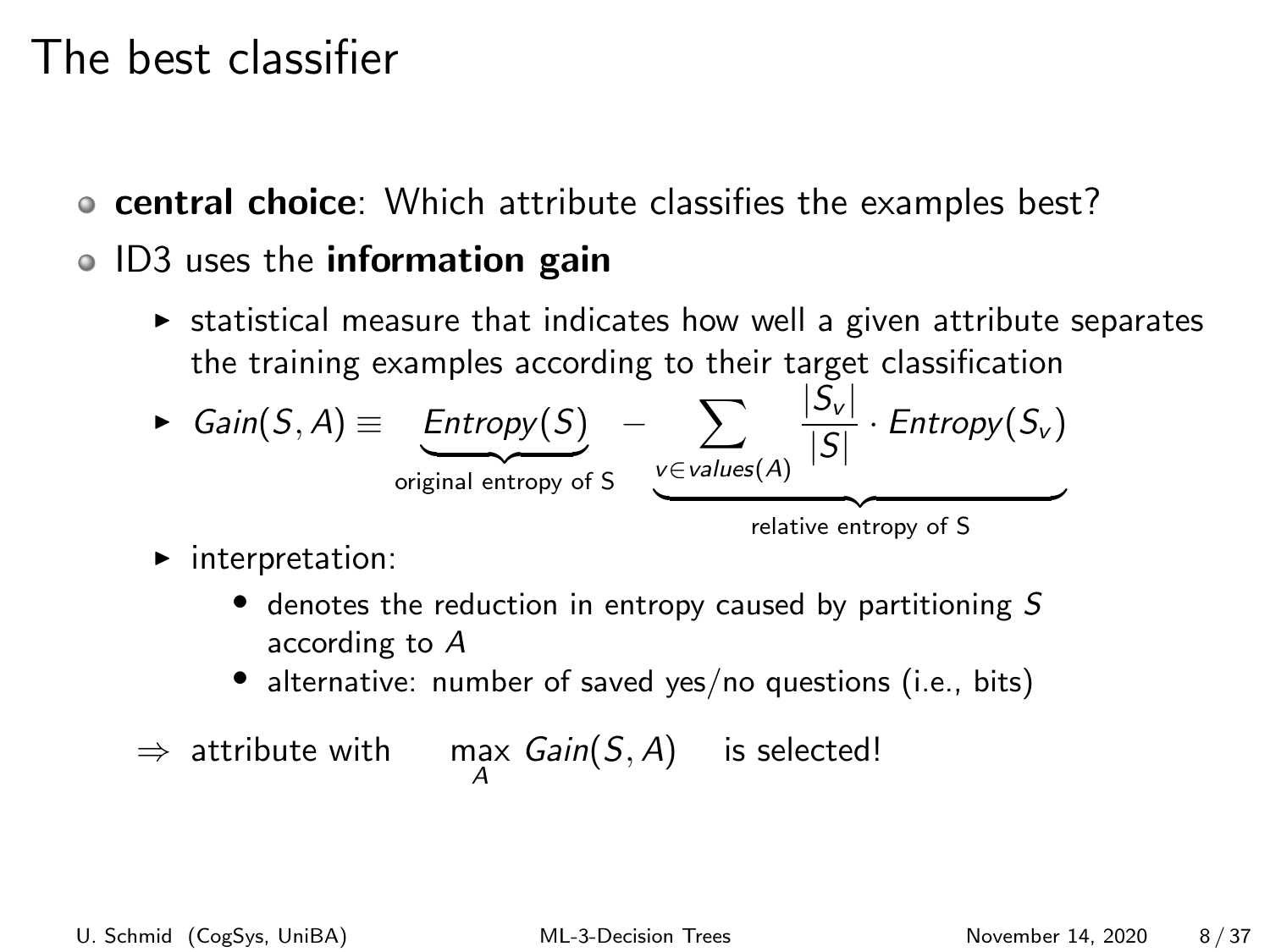## Entropy

- o statistical measure from information theory that **characterizes** (im-)purity of an arbitrary collection of examples S
- **•** for binary classification:  $H(S) \equiv -p_{\oplus} \log_2 p_{\oplus} p_{\ominus} \log_2 p_{\ominus}$
- for n-ary classification:  $H(S) \equiv \sum_{i=1}^{n} -p_i \log_2 p_i$

#### interpretation:

- $\triangleright$  specification of the minimum number of bits of information needed to encode the classification of an arbitrary member of S
- $\blacktriangleright$  alternative: number of yes/no questions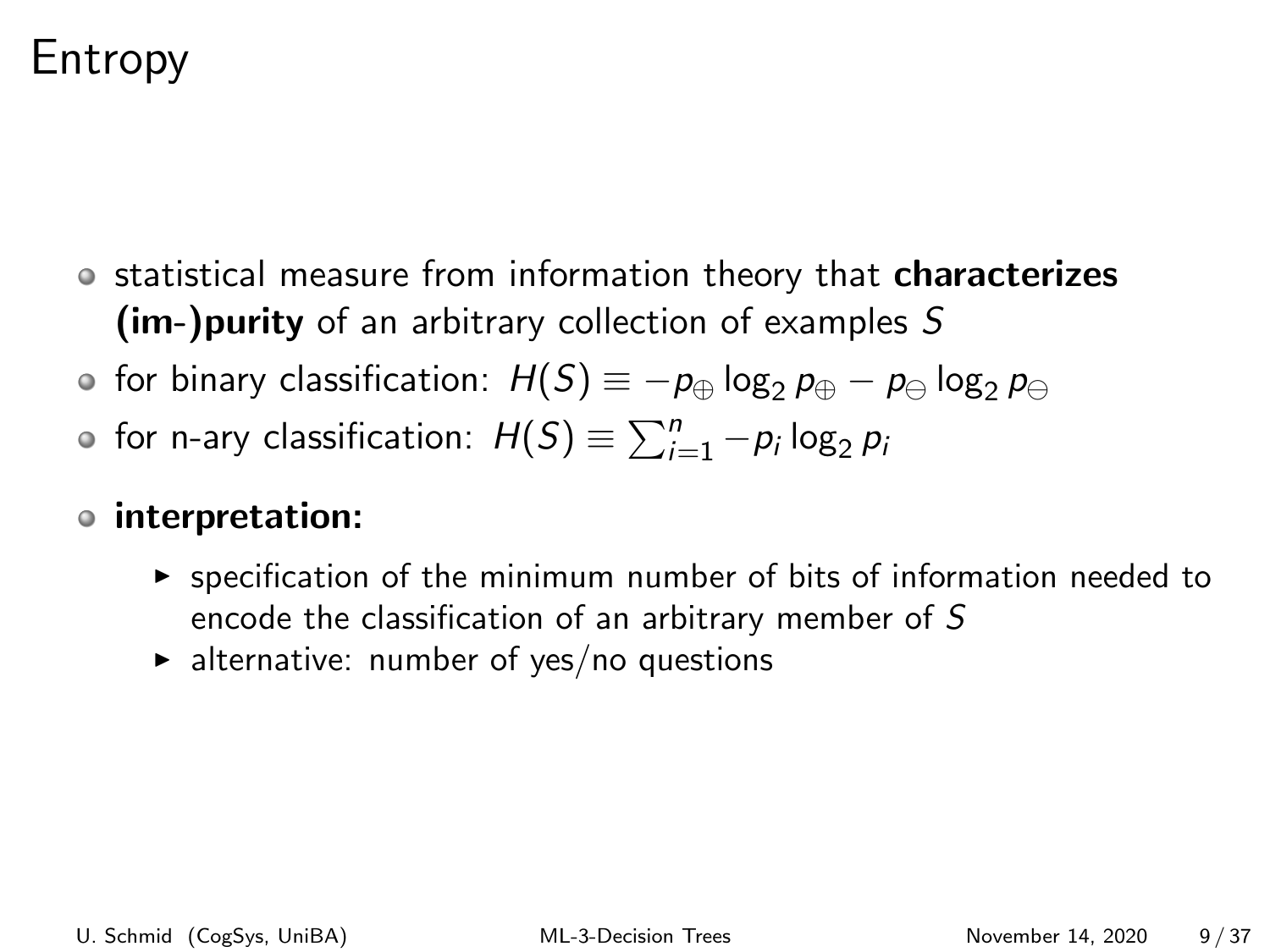## Entropy

#### • minimum of  $H(S)$

- $\triangleright$  for minimal impurity  $\rightarrow$  point distribution
- $\blacktriangleright$  H(S) = 0

#### • maximum of  $H(S)$

- $\triangleright$  for maximal impurity  $\rightarrow$  uniform distribution
- $\blacktriangleright$  for binary classification:  $H(S) = 1$
- $\blacktriangleright$  for n-ary classification:  $H(S) = \log_2 n$

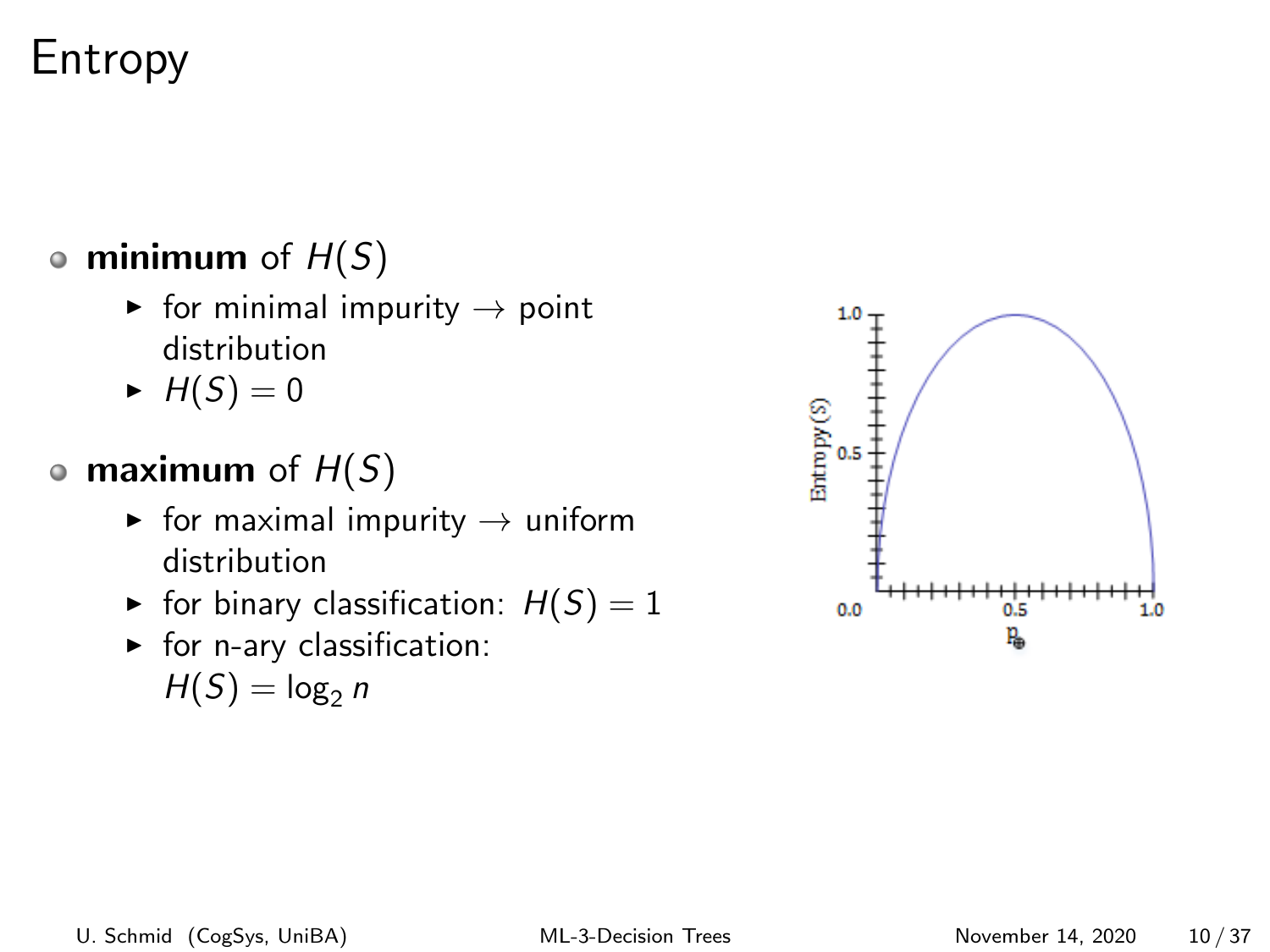• example days (Feature sky with values sunny, rainy is replaced by outlook with three values)

| Day             | Outlook  | Temp. | Humidity | Wind   | Play Tennis |
|-----------------|----------|-------|----------|--------|-------------|
| D <sub>1</sub>  | Sunny    | Hot   | High     | Weak   | No          |
| D <sub>2</sub>  | Sunny    | Hot   | High     | Strong | No          |
| D <sub>3</sub>  | Overcast | Hot   | High     | Weak   | Yes         |
| D <sub>4</sub>  | Rain     | Mild  | High     | Weak   | Yes         |
| D <sub>5</sub>  | Rain     | Cool  | Normal   | Weak   | Yes         |
| D <sub>6</sub>  | Rain     | Cool  | Normal   | Strong | No          |
| D7              | Overcast | Cool  | Normal   | Strong | Yes         |
| D <sub>8</sub>  | Sunny    | Mild  | High     | Weak   | No          |
| D <sub>9</sub>  | Sunny    | Cool  | Normal   | Weak   | Yes         |
| D10             | Rain     | Mild  | Normal   | Weak   | Yes         |
| D <sub>11</sub> | Sunny    | Mild  | Normal   | Strong | Yes         |
| D <sub>12</sub> | Overcast | Mild  | High     | Strong | Yes         |
| D <sub>13</sub> | Overcast | Hot   | Normal   | Weak   | Yes         |
| D <sub>14</sub> | Rain     | Mild  | High     | Strong | No          |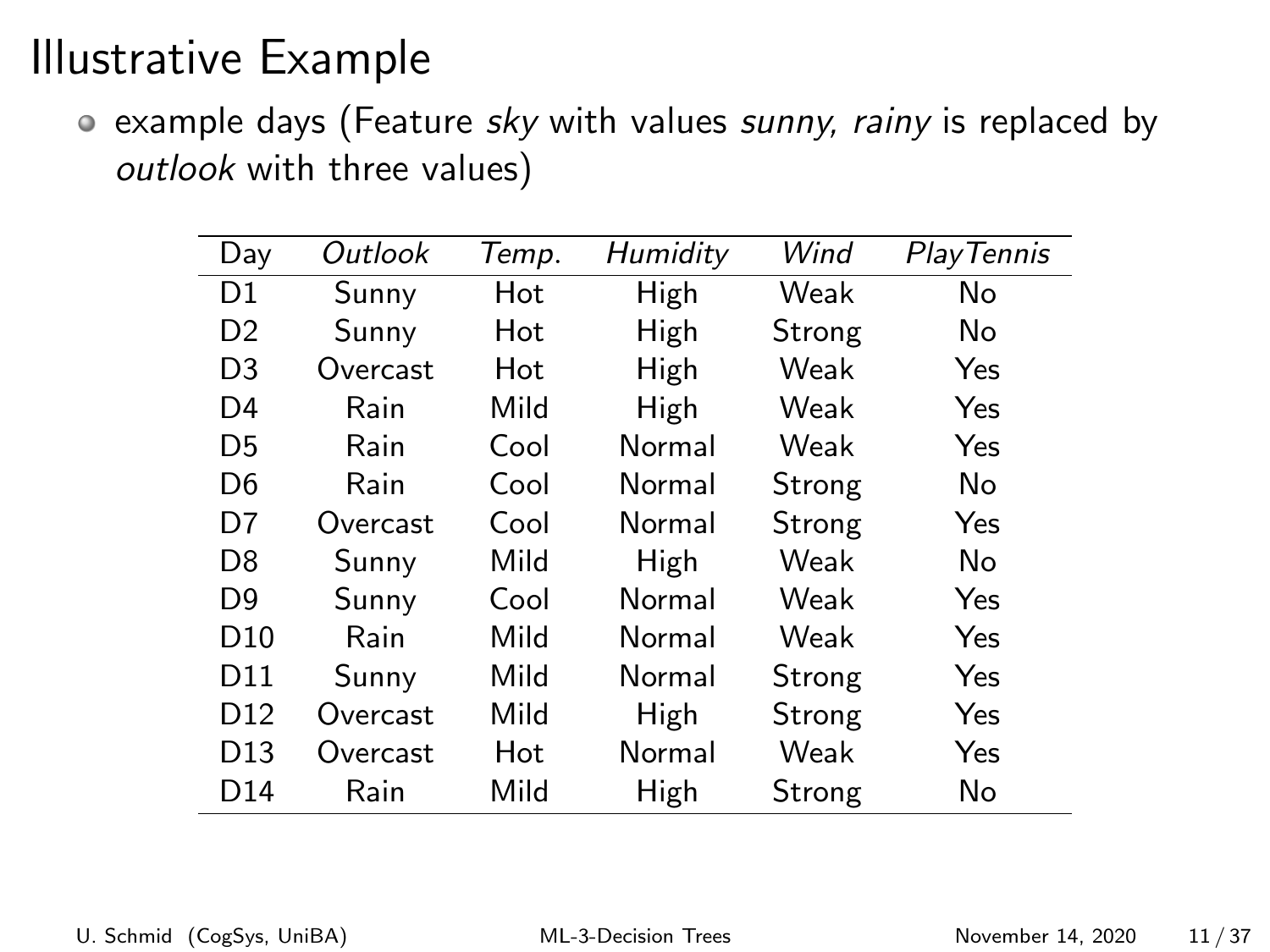\n- entropy of 
$$
S
$$
\n- $S = \{D1, ..., D14\} = [9+, 5-]$
\n- $H(S) = -\frac{9}{14} \cdot \log_2 \frac{9}{14} - \frac{5}{14} \cdot \log_2 \frac{5}{14} = 0.940$
\n- information gain (e.g. Wind)
\n- $S_{Weak} = \{D1, D3, D4, D5, D8, D9, D10, D13\} = [6+, 2-]$
\n- $S_{Strong} = \{D2, D6, D7, D11, D12, D14\} = [3+, 3-]$
\n

Gain(S, Wind) = 
$$
H(S) - \sum_{v \in Wind} \frac{|S_v|}{|S|} \cdot H(S_v)
$$
  
=  $H(S) - \frac{8}{14} \cdot H(S_{Weak}) - \frac{6}{14} \cdot H(S_{Strong})$   
= 0.940 -  $\frac{8}{14} \cdot 0.811 - \frac{6}{14} 1.000$   
= 0.048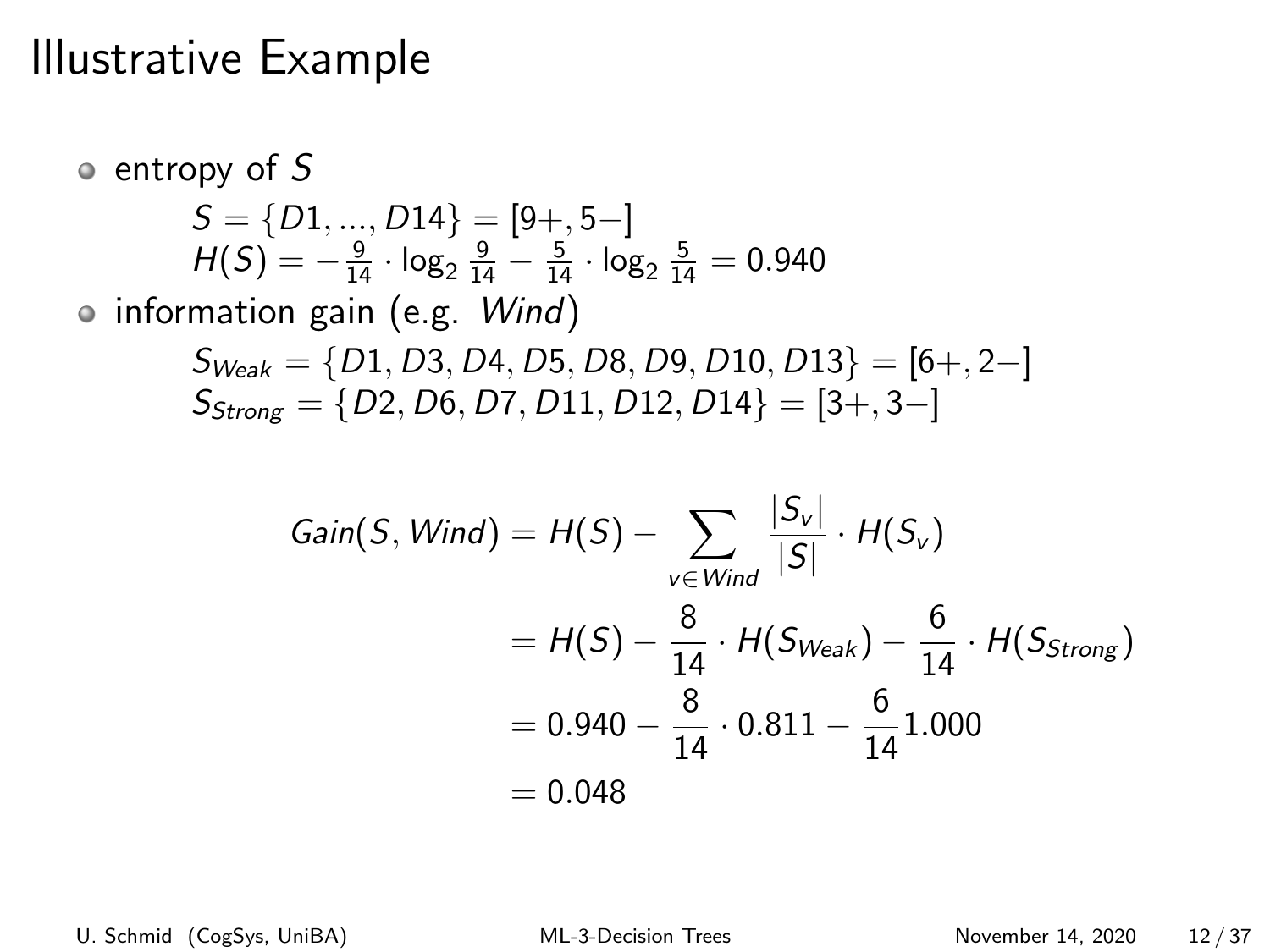



Gain (S, Humidity)  $= 0.940 - (\frac{7}{14}) \cdot 0.985 - (\frac{7}{14}) \cdot 0.592$  $= 0.151$ 

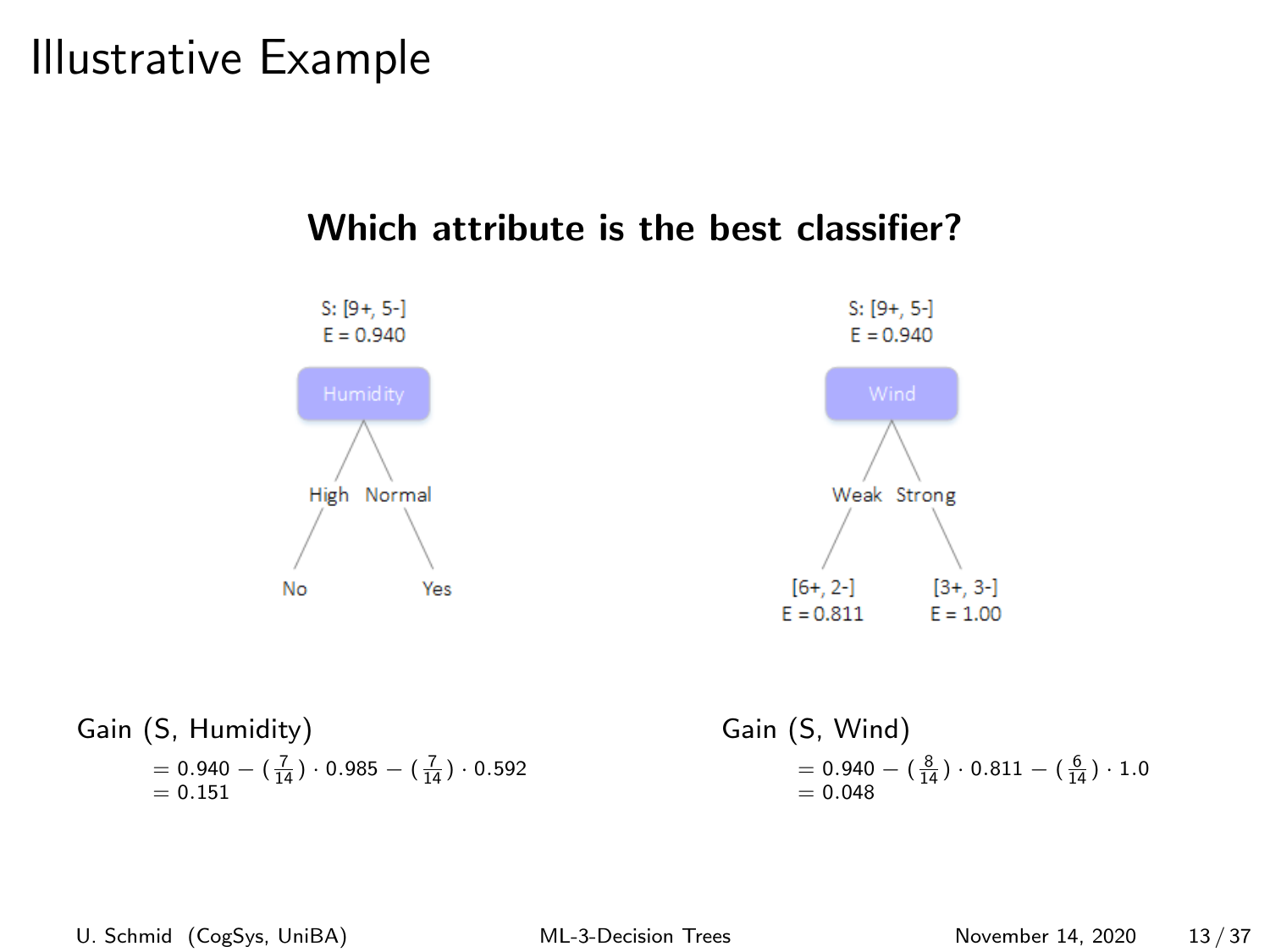• informations gains for the four attributes:

 $Gain(S, Outlook) = 0.246$  $Gain(S, Humidity) = 0.151$  $Gain(S, Wind) = 0.048$  $Gain(S, Temperature) = 0.029$ 

Outlook is selected as best classifier and is therefore Root of the tree

now branches are created below the root for each possible value

- **E** because every example for which *Outlook = Overcast* is positive, this node becomes a leaf node with the classification Yes
- In the other descendants are still ambiguous  $(H(S) \neq 0)$
- $\blacktriangleright$  hence, the decision tree has to be further elaborated below these nodes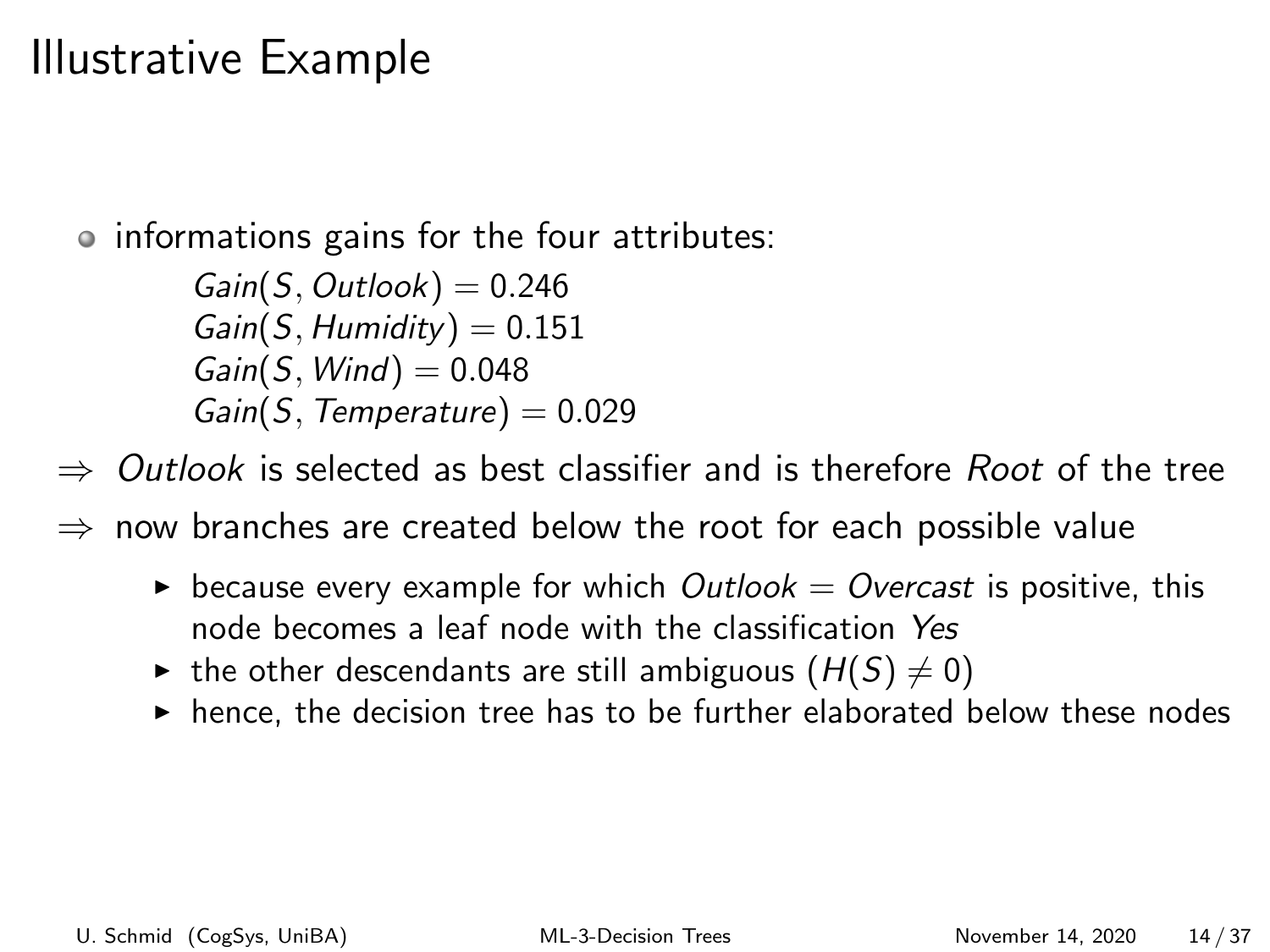

Which attribute should be tested here?

 $S_{\text{sumv}} = \{D1, D2, D8, D9, D11\}$  $Gain(S_{\text{sumny}},$  Humidity) =  $0.970 - (\frac{3}{5}) \cdot 0.0 - (\frac{2}{5}) \cdot 0.0 = 0.970$  $Gain(S_{\text{sumny}},$  Temperature $) = 0.970 - (\frac{2}{5}) \cdot 0.0 - (\frac{2}{5}) \cdot 1.0 - (\frac{1}{5}) \cdot 0.0 = 0.570$  $Gain(S_{\text{sumny}},$  Humidity) =  $0.970 - (\frac{2}{5}) \cdot 1.0 - (\frac{3}{5}) \cdot 0.918 = 0.19$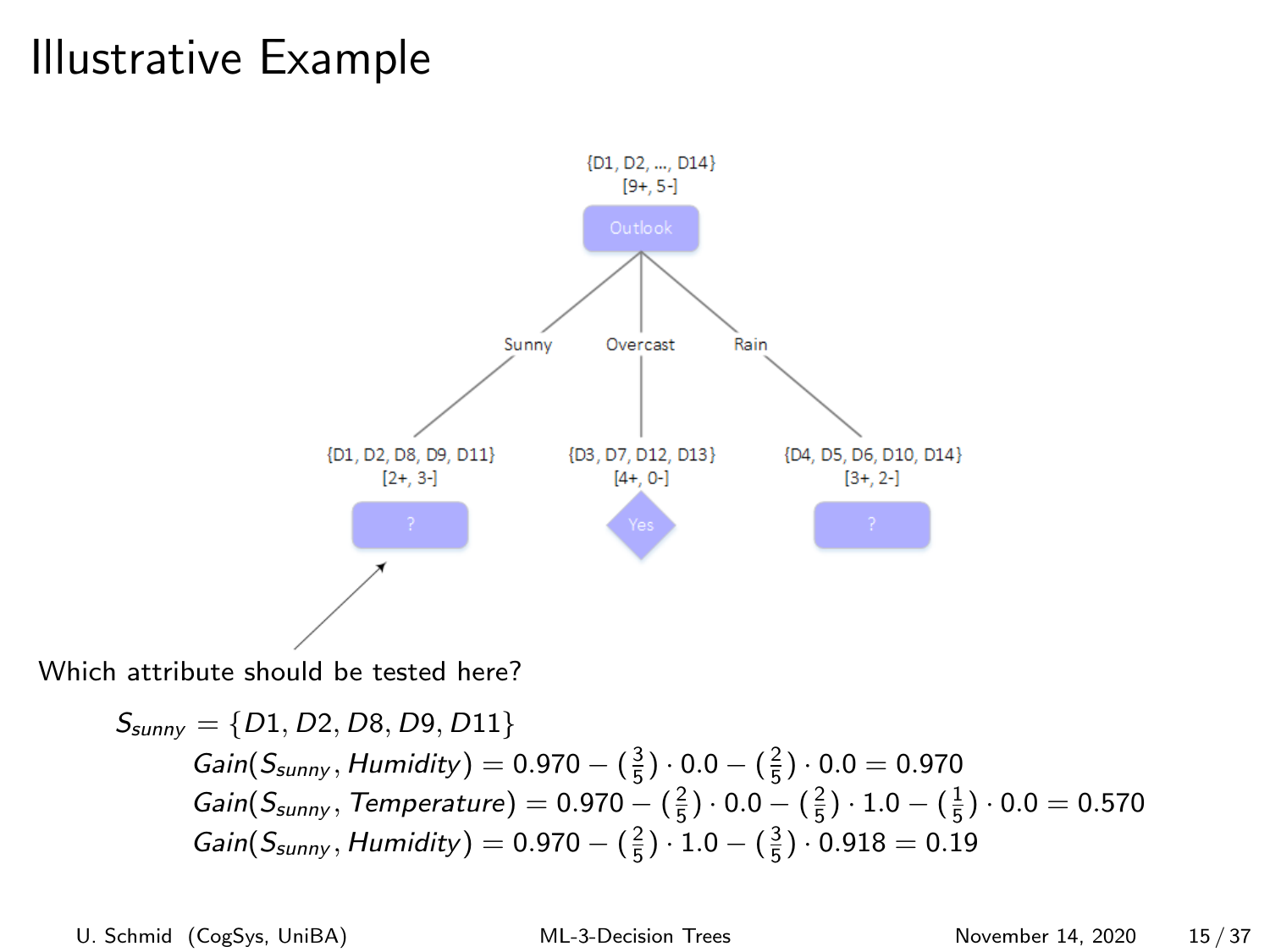• Resulting decision tree

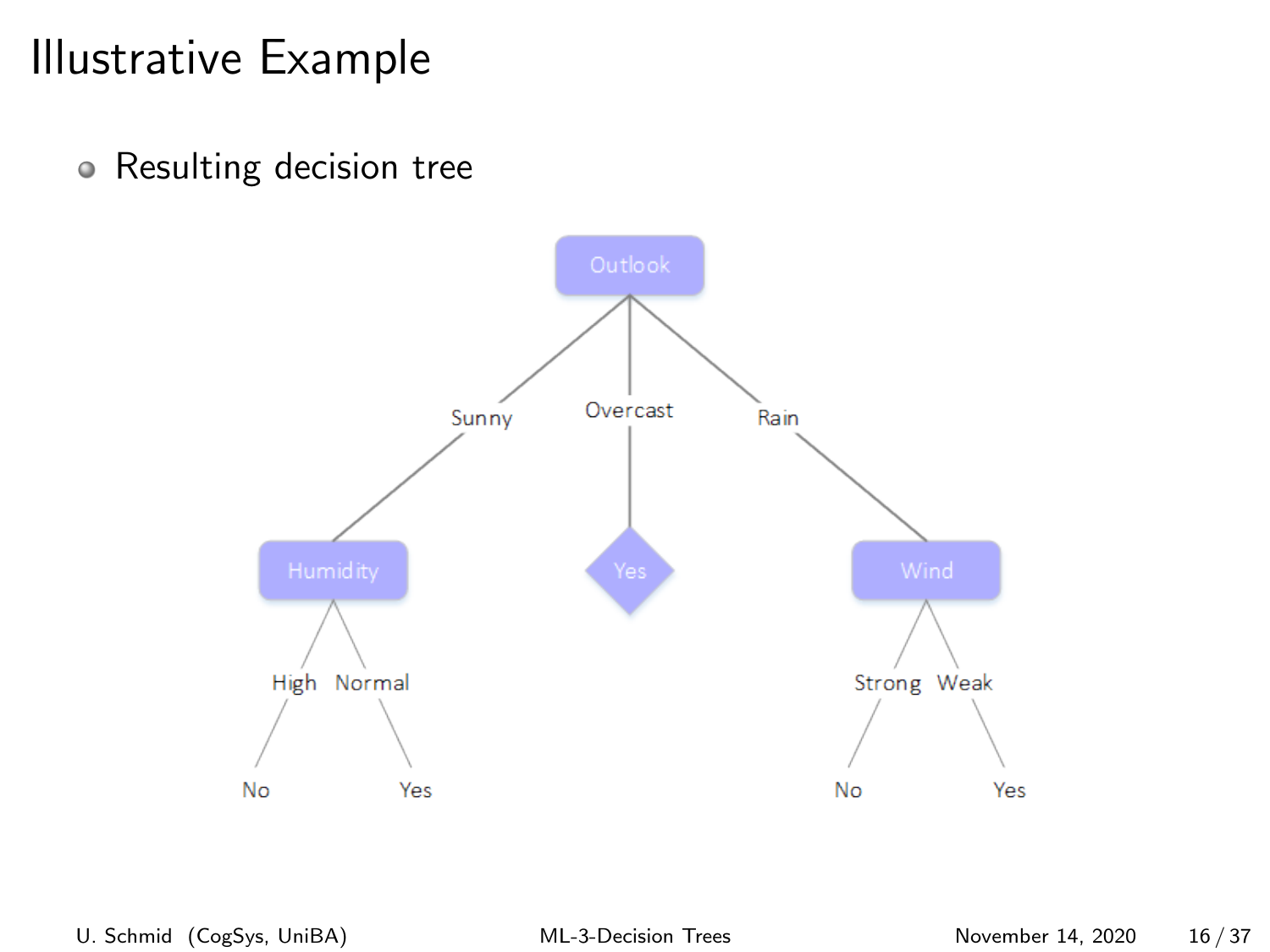### Alternatives to Information Gain

- natural bias in information gain favors attributes with many values over those with few values
- o e.g. attribute Date
	- $\triangleright$  very large number of values (e.g. March 21, 2005)
	- $\triangleright$  inserted in the above example, it would have the highest information gain, because it perfectly separates the training data
	- $\triangleright$  but the classification of unseen examples would be impossible
- alternative measure: GainRatio
	- ► GainRatio $(S, A) = \frac{Gain(S, A)}{SplitInformation(S, A)}$

 $\mathcal{S}$ plitInformation $(S,A)\equiv -\sum_{i=1}^n\frac{|S_i|}{|S|}\log_2\frac{|S_i|}{|S|}$ 

- $\triangleright$  SplitInformation(S, A) is sensitive to how broadly and uniformly A splits  $S$  (entropy of  $S$  with respect to the values of  $A$ )
- $\Rightarrow$  GainRatio penalizes attributes such as Date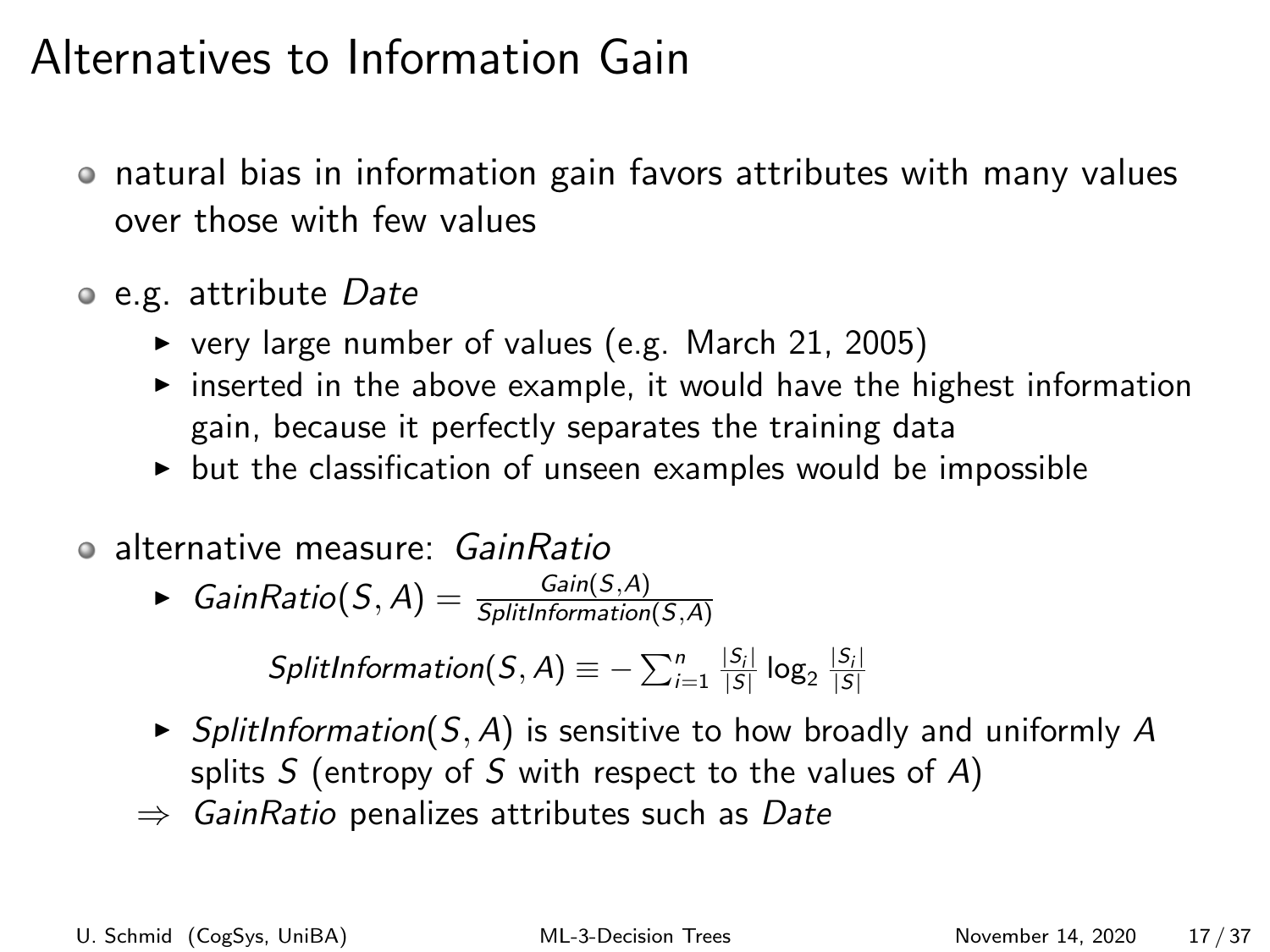# Hypothesis Space Search

 $\bullet$  H  $\approx$  complete space of finite discrete functions, relative to the available attributes

(i.e. all possible decision trees)

#### capabilities and limitations:

- $\triangleright$  returns just one single consistent hypothesis
- $\blacktriangleright$  performs greedy search  $(i.e., max Gain(S, A))$
- $\triangleright$  susceptible to the usual risks of hill-climbing without backtracking
- $\triangleright$  uses all training examples at each step  $\Rightarrow$  simultaneous covering

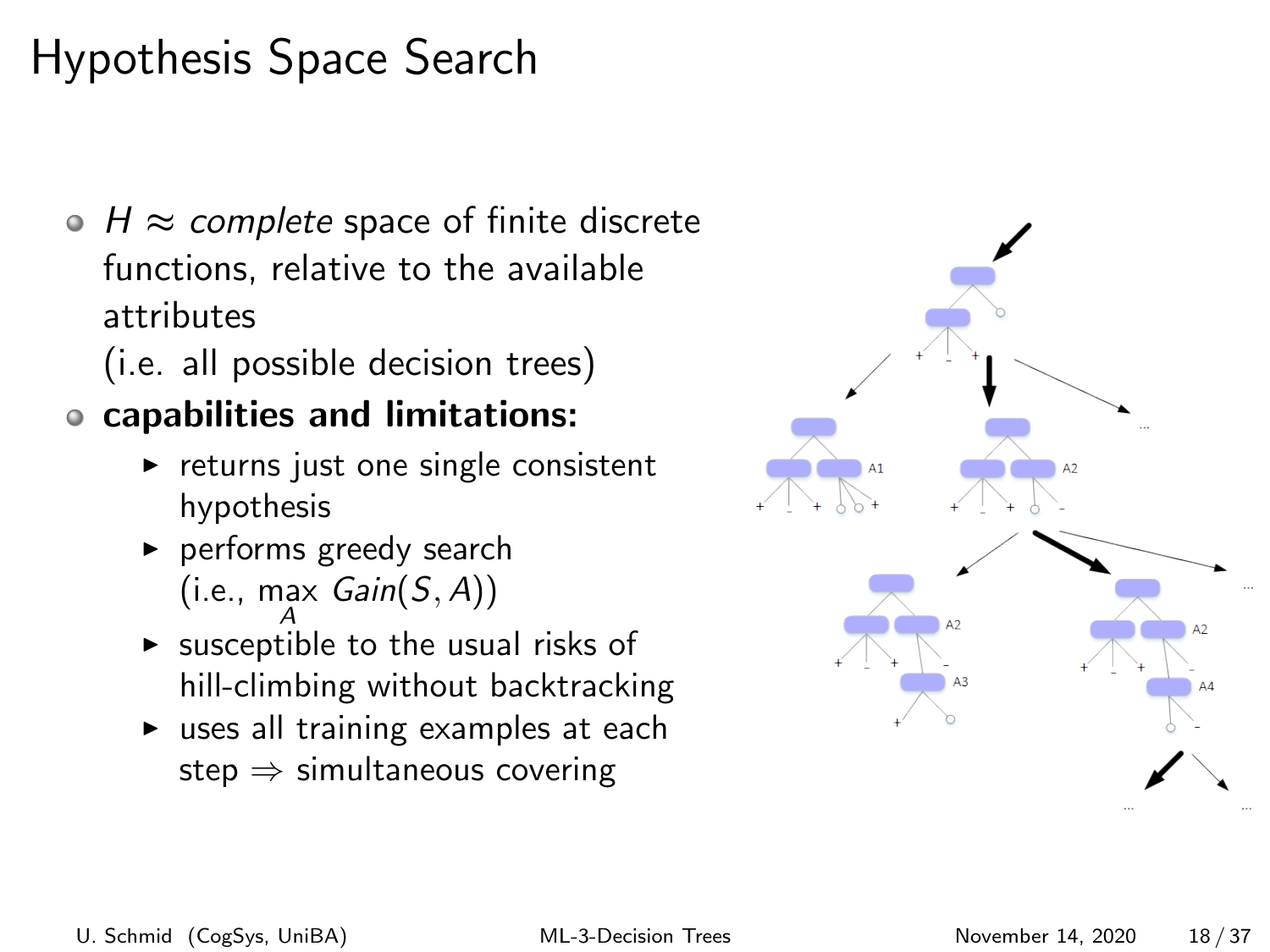### Real-Valued Attributes

- Decision tree learning with real valued attributes is possible
- Discretization of data by split in two ranges (ID3) estimating number of best discriminating ranges (CAL5)
- One attribute must be allowed to occur more than one time on a path in the decision tree!

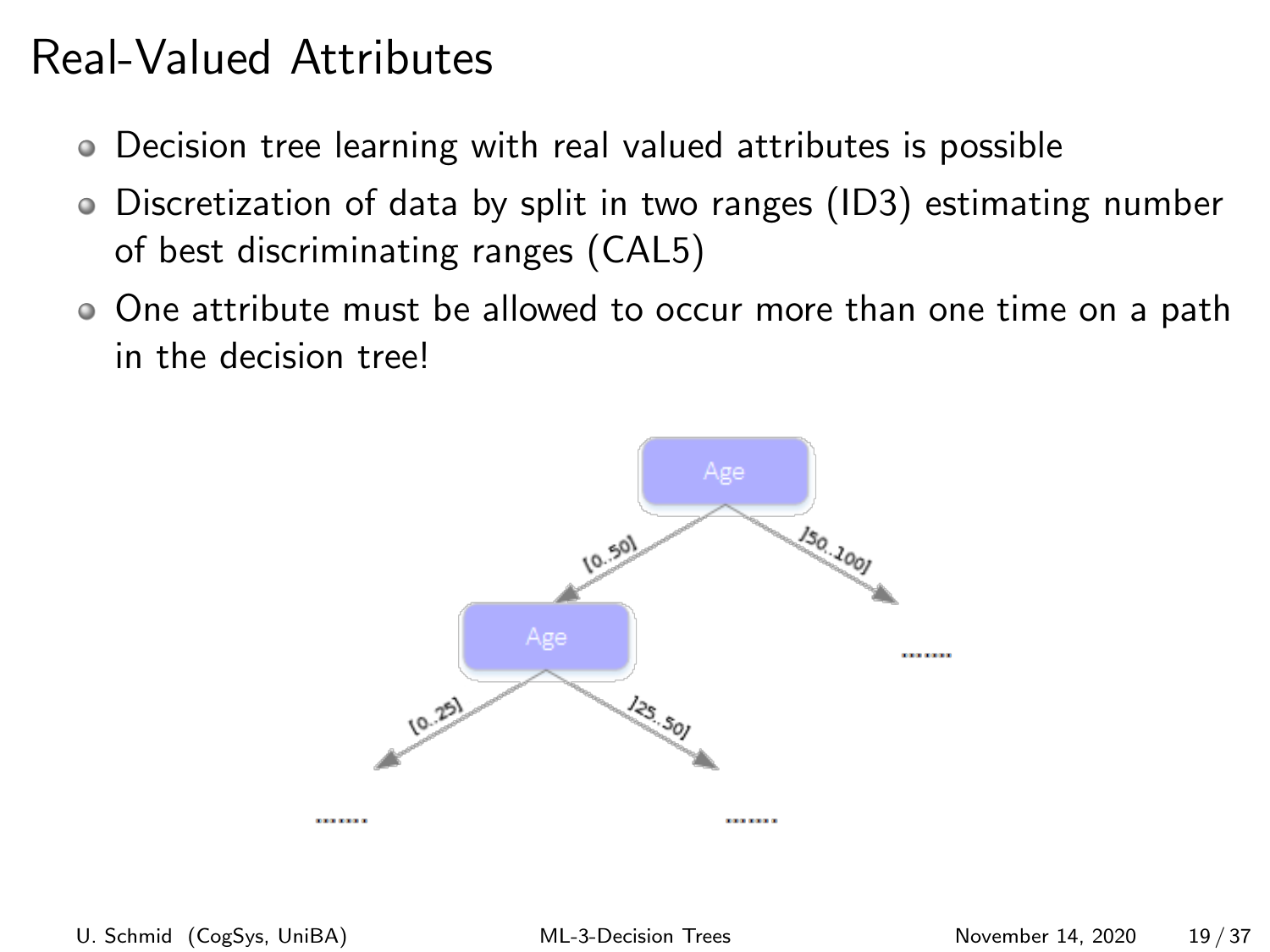### Inductive Bias

- As mentioned above, ID3 searches
	- $\triangleright$  complete space of possible hypotheses (wrt instance space), but not  $completely \Rightarrow$  Preference Bias
- Inductive Bias: Shorter trees are preferred to longer trees. Trees that place high information gain attributes close to the root are also preferred.
- Why prefer shorter hypotheses?
	- $\triangleright$  Occam's Razor: Prefer the simplest hypothesis that fits the data! (aka W. Ockham)
	- $\triangleright$  see Minimum Description Length Principle (Bayesian Learning)
	- $\triangleright$  e.g., if there are two decision trees, one with 500 nodes and another with 5 nodes, the second one should be preferred
	- $\Rightarrow$  better chance to avoid overfitting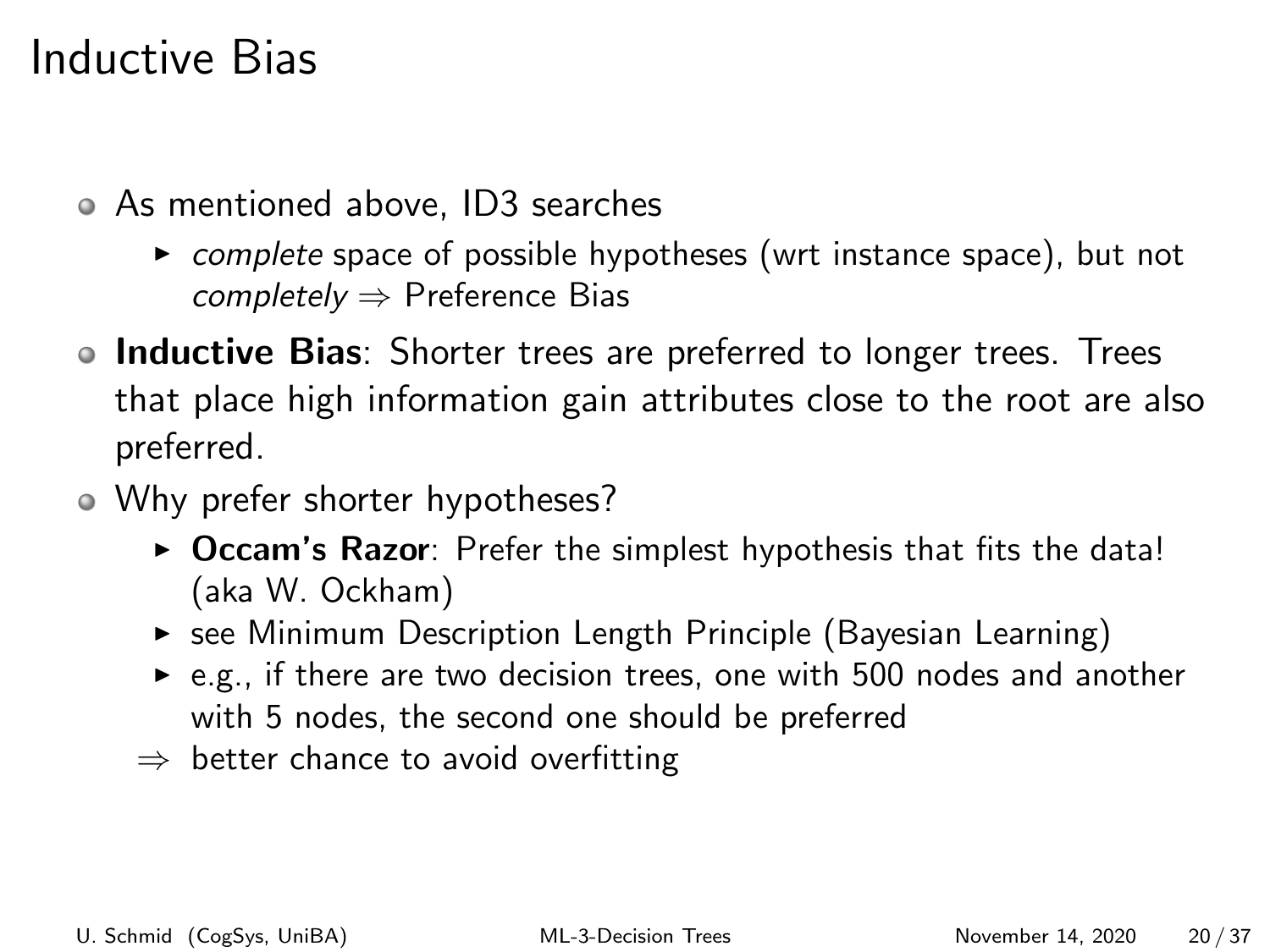## Ensemble methods

In essence, ensemble methods in machine learning have the following two things in common:

- they construct multiple, diverse predictive models from adapted versions of the training data (most often reweighted or resampled);
- they combine the predictions of these models in some way, often by simple averaging or voting (possibly weighted).

From the slides of Peter Flach, Machine Learning, <http://people.cs.bris.ac.uk/~flach/mlbook//>

Core approaches:

- Bagging: bootstrap aggregation, Breimann, 1996
- Random Forest: special ensemble strategy for tree models bagging  $+$  subspace sampling (random subspace of features)
- Boosting: give missclassified instances a heigher weight, Freund & Schapire, 1996

(this is also helpful to deal with unbalanced data)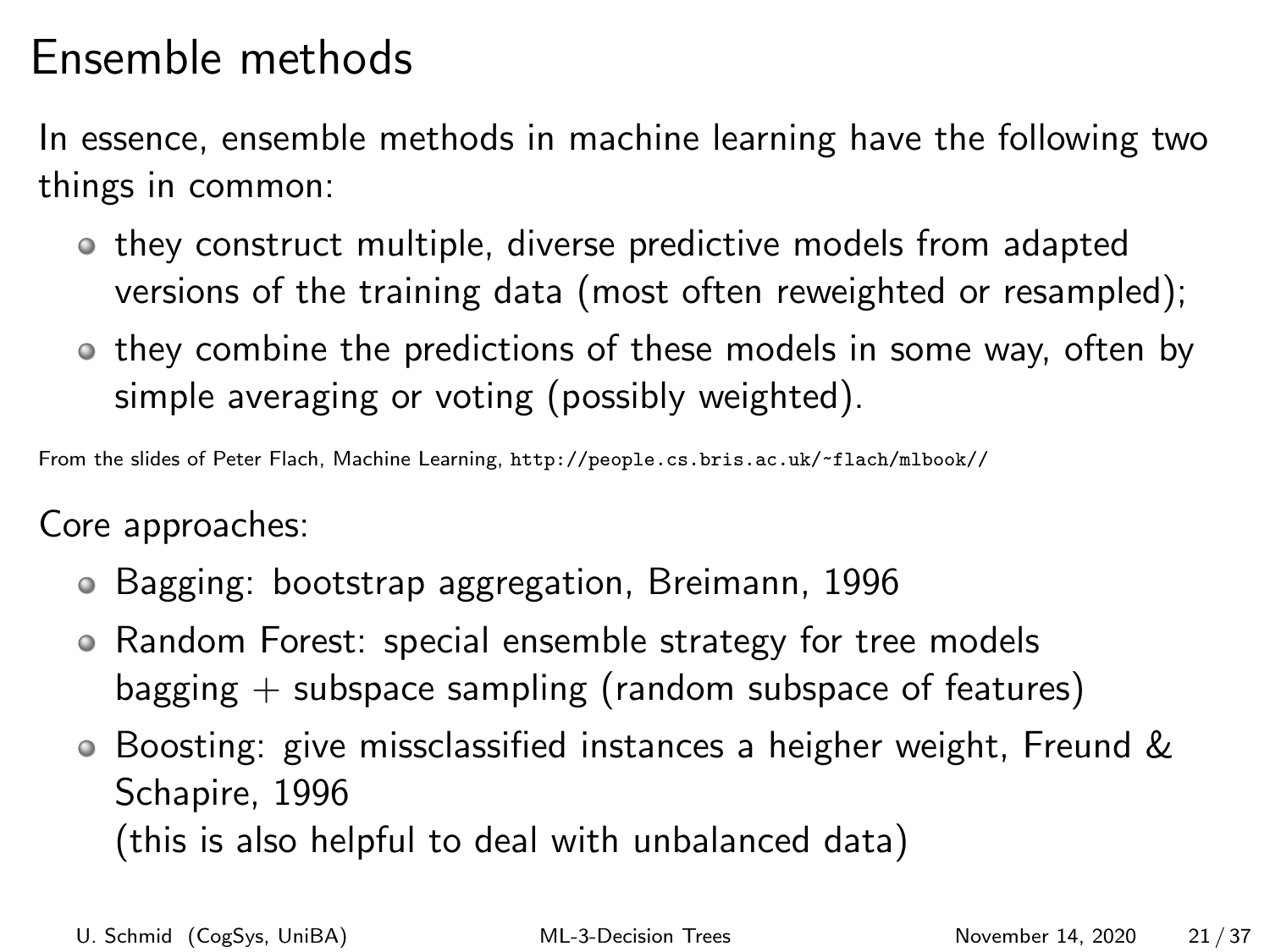# Bagging

(train an ensemble of models from bootstrap samples) Bagging( $D, T, A$ )

- **Input:** data set D; ensemble size T; learning algorithm  $\mathcal A$
- **Output:** ensemble of models whose predictions are to be combined by voting or averaging
- $\bullet$  For  $t = 1$  to  $T$ 
	- build a bootstrap sample  $D_t$  from D by sampling  $|D|$  data points with replacement;
	- $\blacktriangleright$  run  $\mathcal A$  on  $D_t$  to produce a model  $M_t$ ;
- Return  $\{M_t | 1 \le t \le \mathcal{T}\}$

From the slides of Peter Flach, Machine Learning, <http://people.cs.bris.ac.uk/~flach/mlbook//>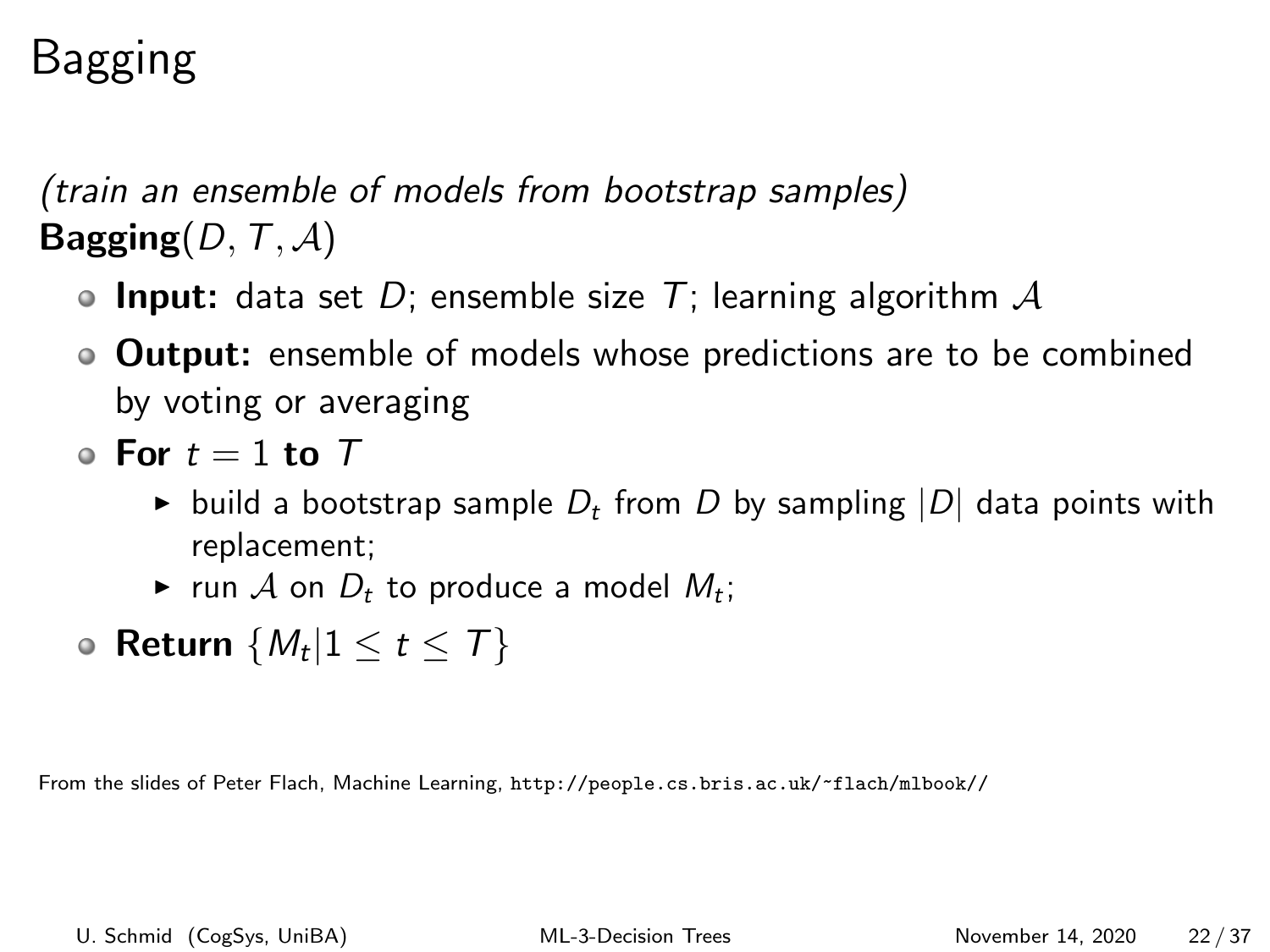## Random Forests

train an ensemble of tree models from bootstrap samples and random subspaces

#### RandomForest( $D, T, d$ )

- **Input:** data set D; ensemble size  $T$ ; subspace dimension d
- **Output:** ensemble of tree models whose predictions are to be combined by voting or averaging
- $\bullet$  For  $t = 1$  to  $T$ 
	- ightharpoontangle build by sampling  $|D|$  data points with replacement;
	- $\triangleright$  select d features at random and reduce dimensionality of  $D_t$ accordingly;
	- $\triangleright$  train a tree model  $M_t$  on  $D_t$  without pruning;
- Return  $\{M_t | 1 \le t \le \mathcal{T}\}$

From the slides of Peter Flach, Machine Learning, <http://people.cs.bris.ac.uk/~flach/mlbook//>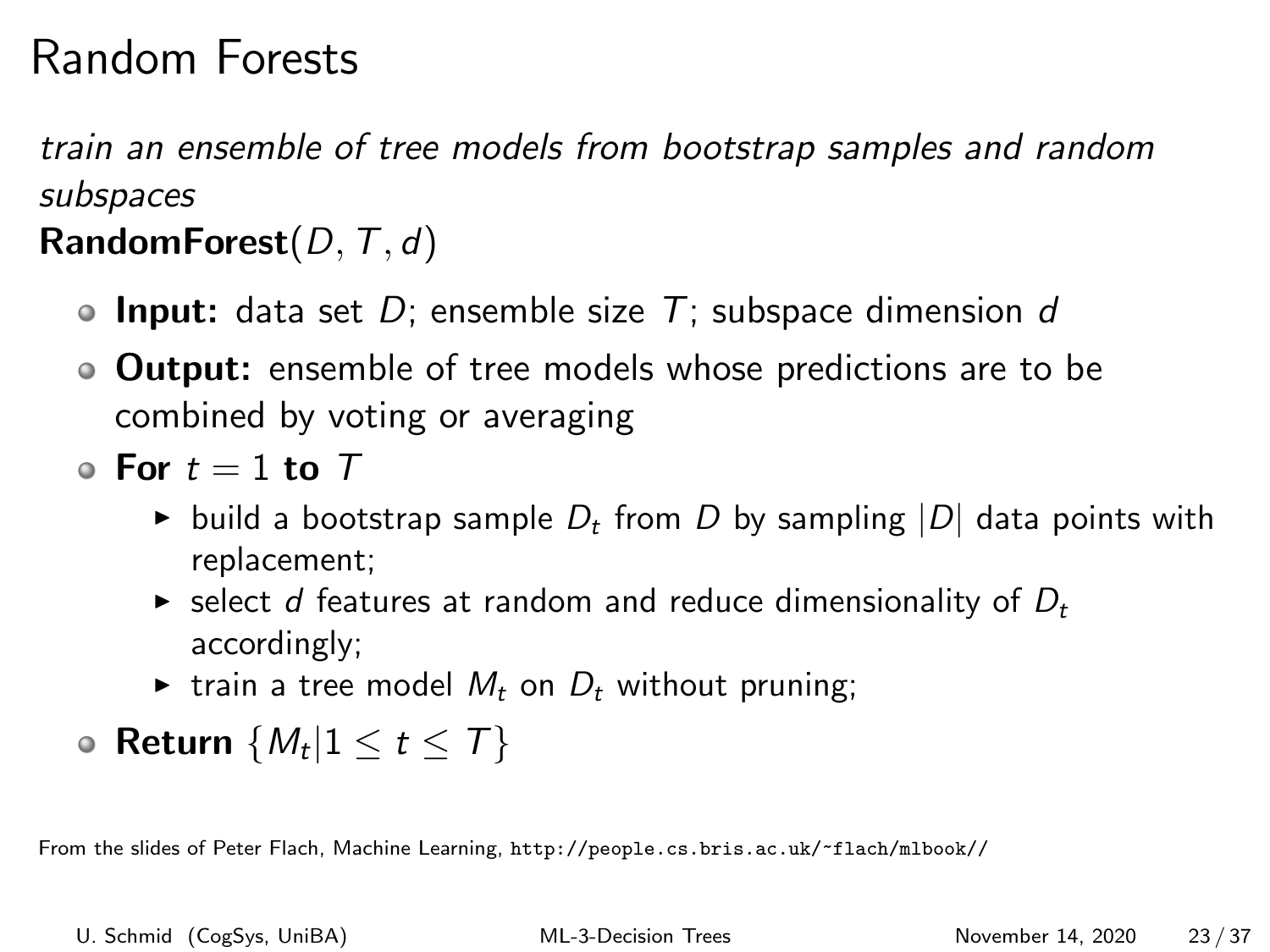# Overfitting



Given a hypothesis space H, a hypothesis  $h \in H$  is said to overfit the training data if there exists some alternative hypothesis  $h' \in H$ , such that  $h$  has smaller error than  $h'$  over the training data, but  $h'$  has smaller error than h over the entire distribution of instances.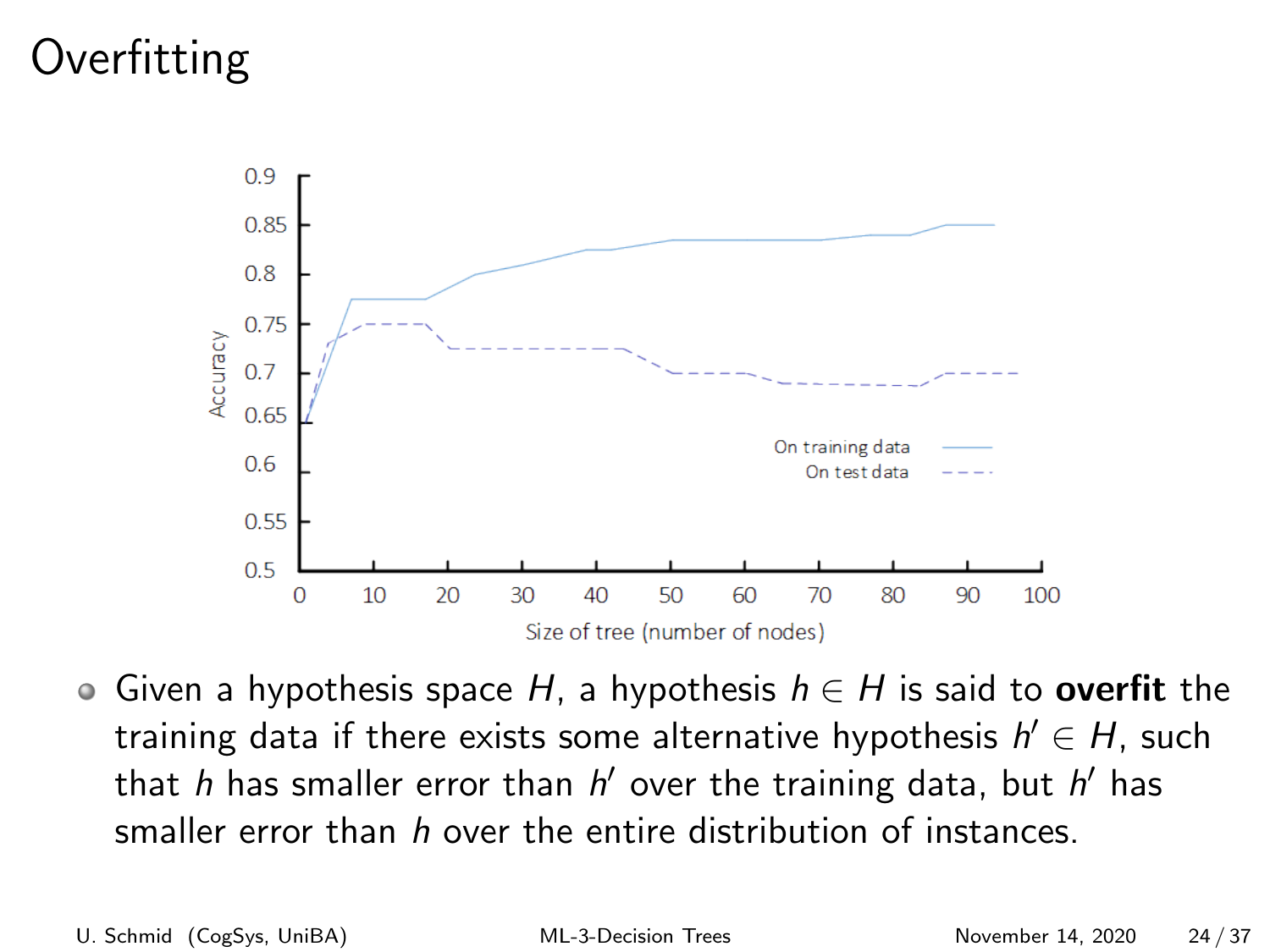# Overfitting – Example

| Day             | Outlook  | Temp. | Humidity | Wind          | <b>PlayTennis</b> |
|-----------------|----------|-------|----------|---------------|-------------------|
| D1              | Sunny    | Hot   | High     | Weak          | No.               |
| D <sub>2</sub>  | Sunny    | Hot   | High     | Strong        | No.               |
| D <sub>3</sub>  | Overcast | Hot   | High     | Weak          | Yes               |
| D <sub>4</sub>  | Rain     | Mild  | High     | Weak          | Yes               |
| D <sub>5</sub>  | Rain     | Cool  | Normal   | Weak          | Yes               |
| D <sub>6</sub>  | Rain     | Cool  | Normal   | Strong        | No.               |
| D7              | Overcast | Cool  | Normal   | Strong        | Yes               |
| D <sub>8</sub>  | Sunny    | Mild  | High     | Weak          | No                |
| D <sub>9</sub>  | Sunny    | Cool  | Normal   | Weak          | Yes               |
| D <sub>10</sub> | Rain     | Mild  | Normal   | Weak          | Yes               |
| D11             | Sunny    | Mild  | Normal   | Strong        | Yes               |
| D <sub>12</sub> | Overcast | Mild  | High     | Strong        | Yes               |
| D <sub>13</sub> | Overcast | Hot   | Normal   | Weak          | Yes               |
| D <sub>14</sub> | Rain     | Mild  | High     | Strong        | No                |
| D <sub>15</sub> | Sunny    | Hot   | Normal   | <b>Strong</b> | No                |

Wrong classification in last example (noise)

- $\Rightarrow$  Resulting tree is more complex and has different structure
- $\Rightarrow$  Tree still fits training set but wrong classification of unseen examples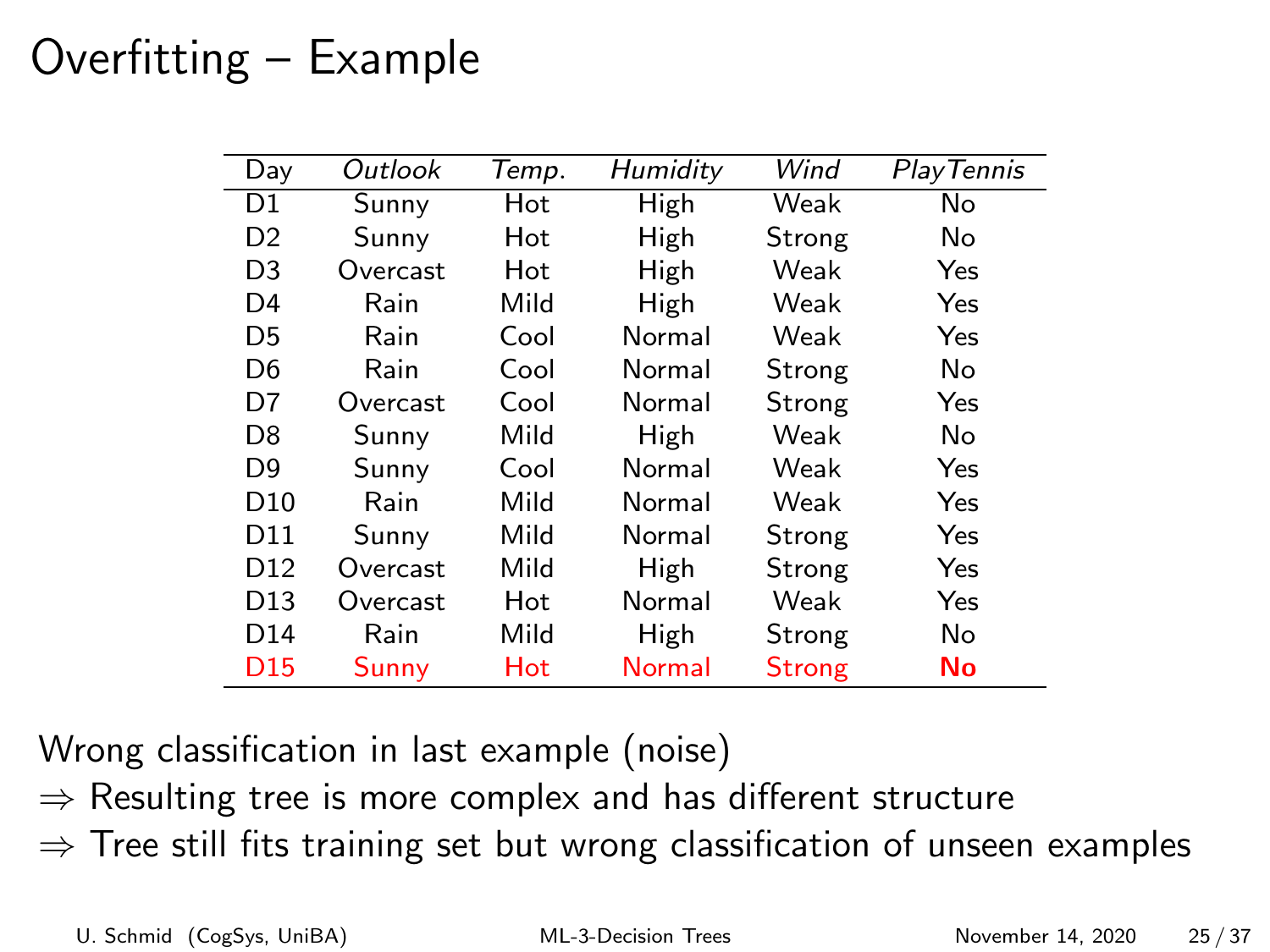## **Overfitting**

#### o reasons for overfitting:

- $\triangleright$  noise in the data
- $\triangleright$  number of training examples is too small to produce a representative sample of the target function

#### how to avoid overfitting:

- $\triangleright$  stop the tree growing earlier, before it reaches the point where it perfectly classifies the training data, i.e. create a leaf and assign the most common concept
- $\triangleright$  allow overfitting and then **post-prune** the tree (more successful in practice!)
- how to determine the perfect tree size:
	- $\triangleright$  separate validation set to evaluate utility of post-pruning
	- $\triangleright$  apply statistical test to estimate whether expanding (or pruning) produces an improvement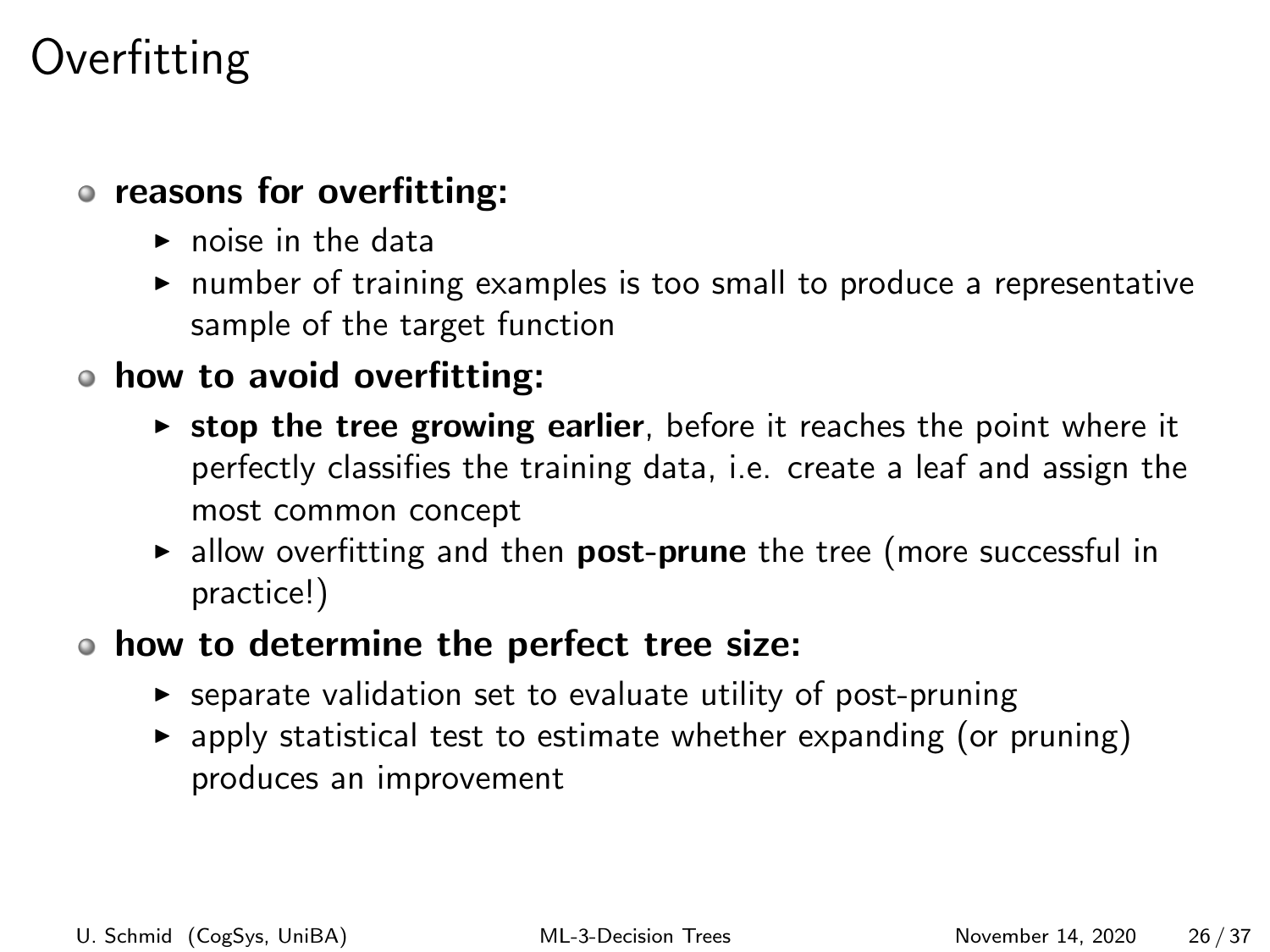## Training Set, Validation Set and Test Set

#### Training Set

 $\triangleright$  used to form the learned hypothesis

#### Validation Set

- $\blacktriangleright$  separated from training set
- $\triangleright$  used to evaluate the accuracy of learned hypothesis over subsequent data
- $\triangleright$  (in particular) used to evaluate the impact of pruning this hypothesis

#### Test Set

- $\blacktriangleright$  separated from training set
- $\triangleright$  used only to evaluate the accuracy of learned hypothesis over subsequent data
- $\triangleright$  no more learning / adjustment of the parameters when applying the test set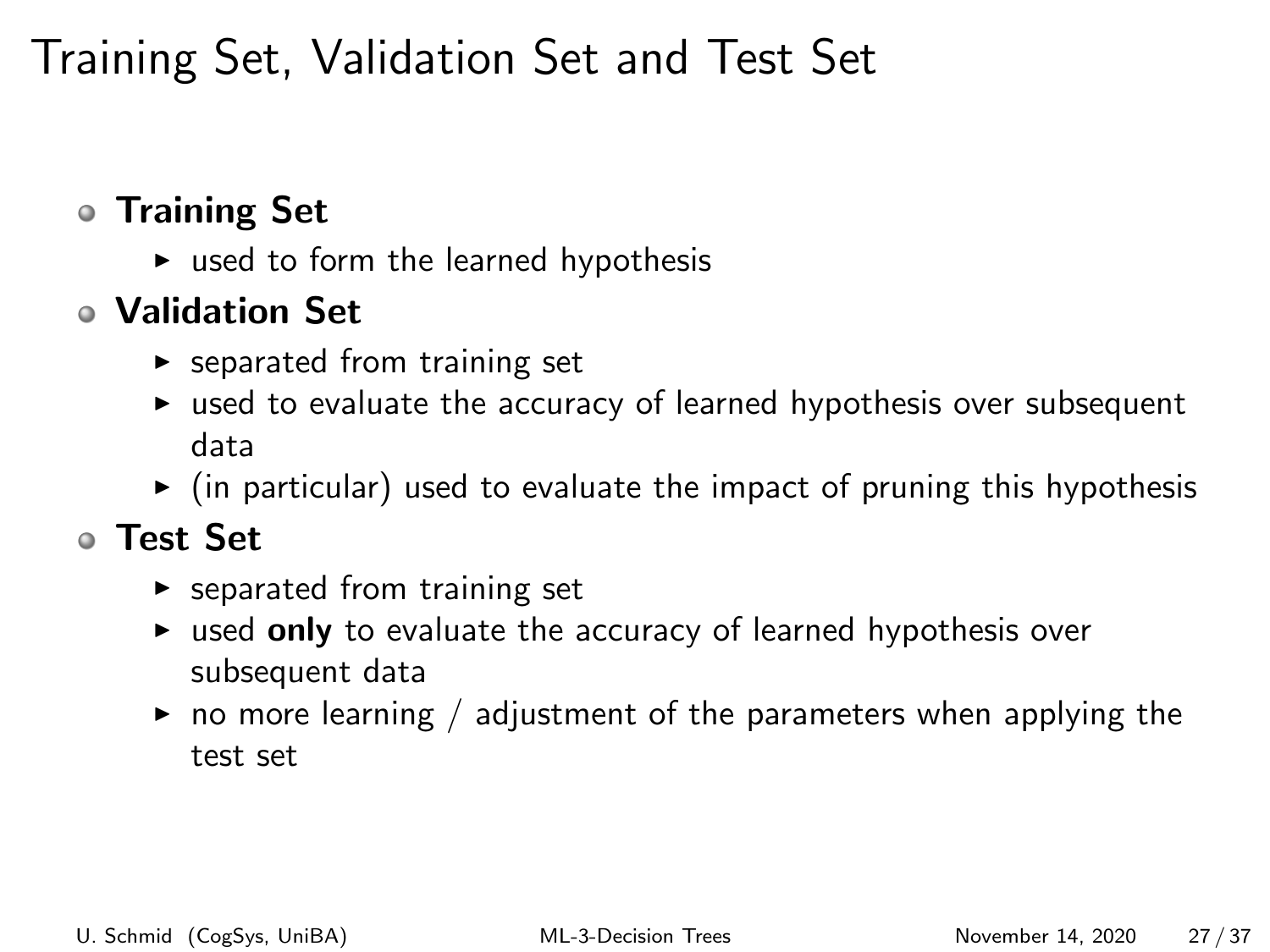## Post-Pruning

Prune the tree after it has been generated to avoid overfitting.

Two approaches:

- **1** Reduced Error Pruning
- <sup>2</sup> Rule Post-Pruning

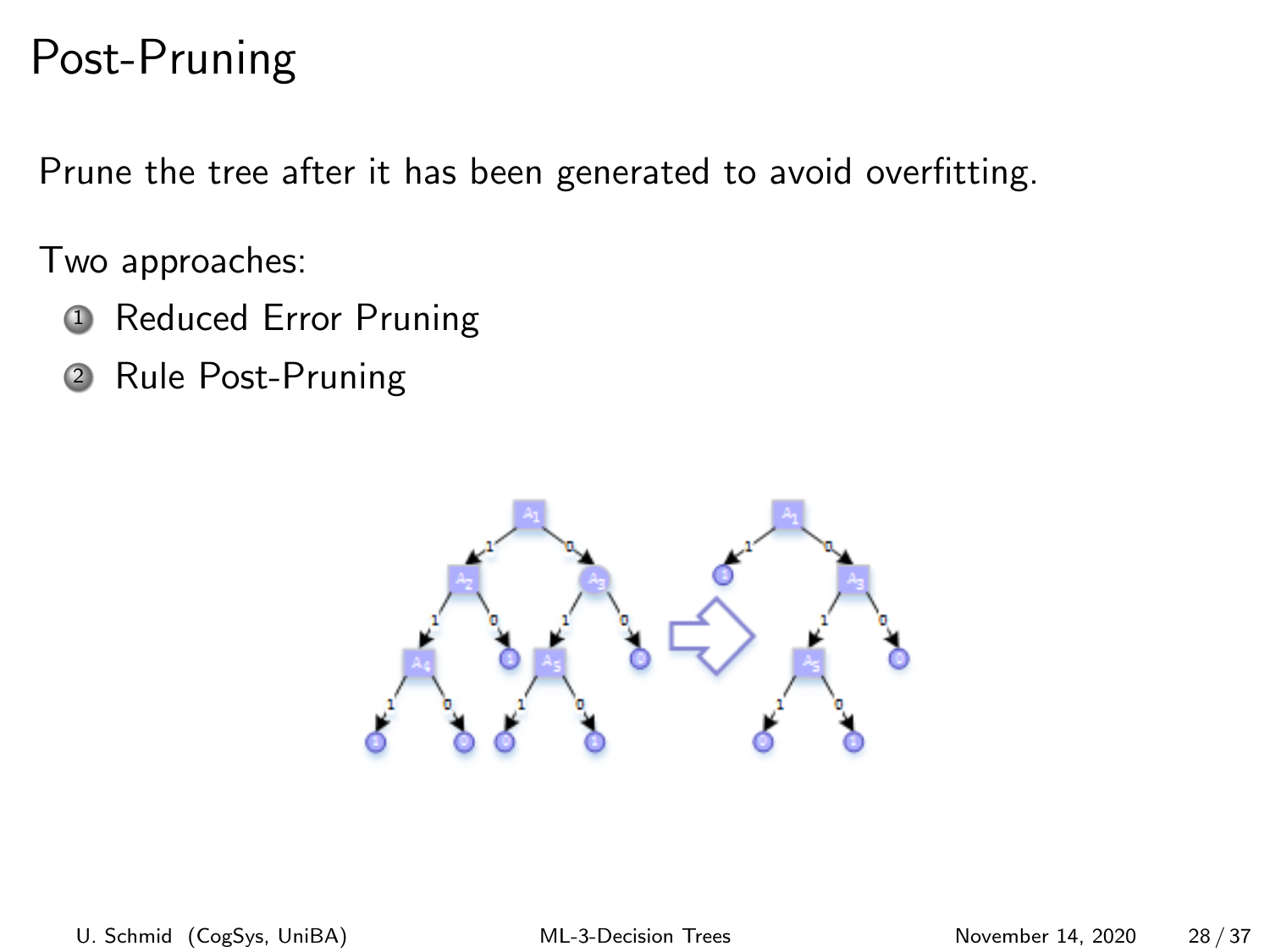## Reduced Error Pruning

- each of the decision nodes is considered to be a candidate for pruning
- **pruning** a decision node consists of removing the sub-tree rooted at the node, making it a leaf node and assigning the most common classification of the training examples affiliated with that node
- nodes are removed only if the resulting tree performs **not worse** than the original tree over the validation set
- pruning starts with the node whose removal most increases accuracy and continues until further pruning is harmful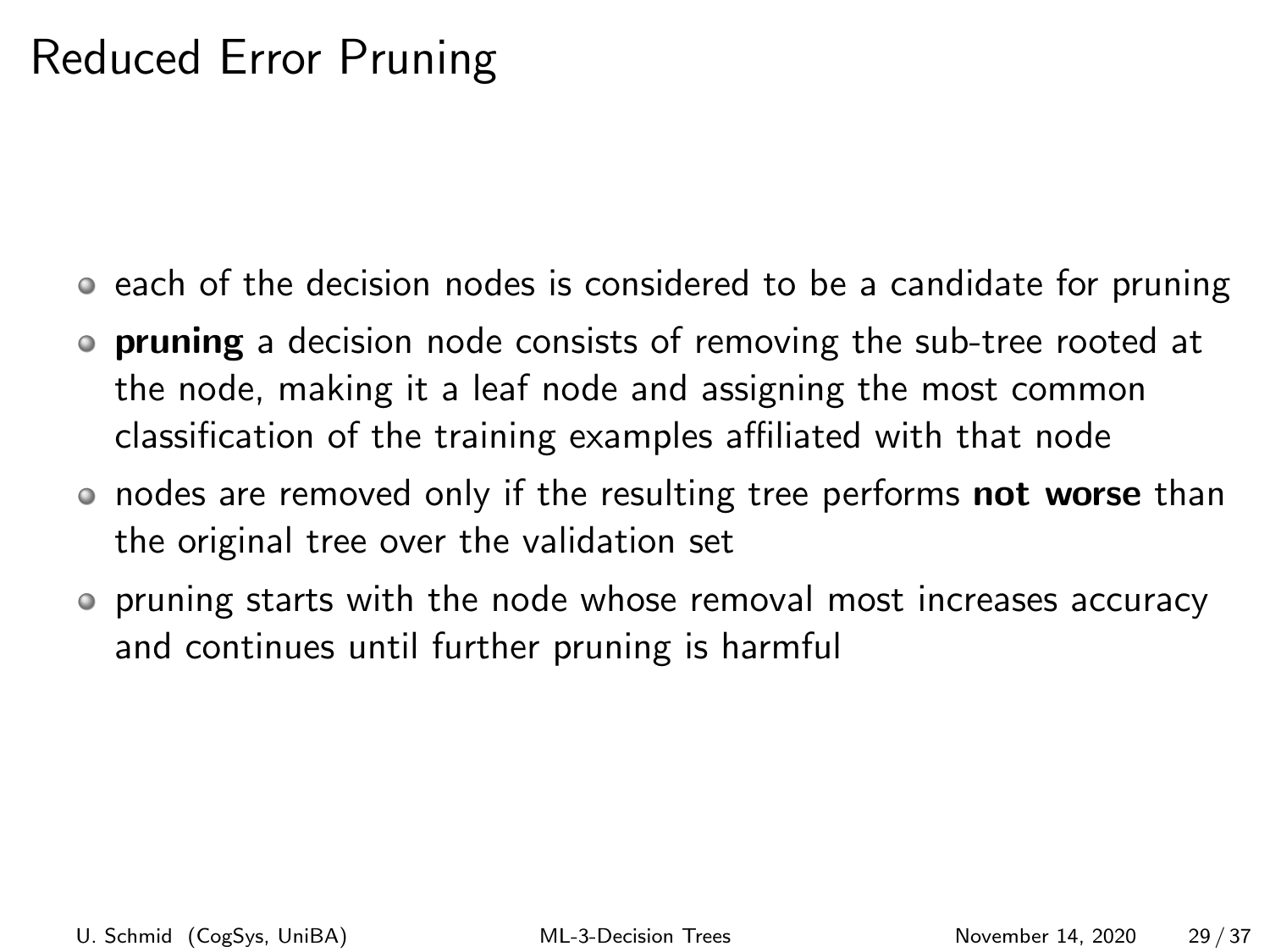# Reduced Error Pruning

#### • effect of reduced error pruning:



- any node added to coincidental regularities in the training set is likely  $\bullet$ to be pruned
- the stronger the pruning (less number of nodes), the better is the fitting to the test set
- the validation set used for pruning is distinct from both the training and test sets
-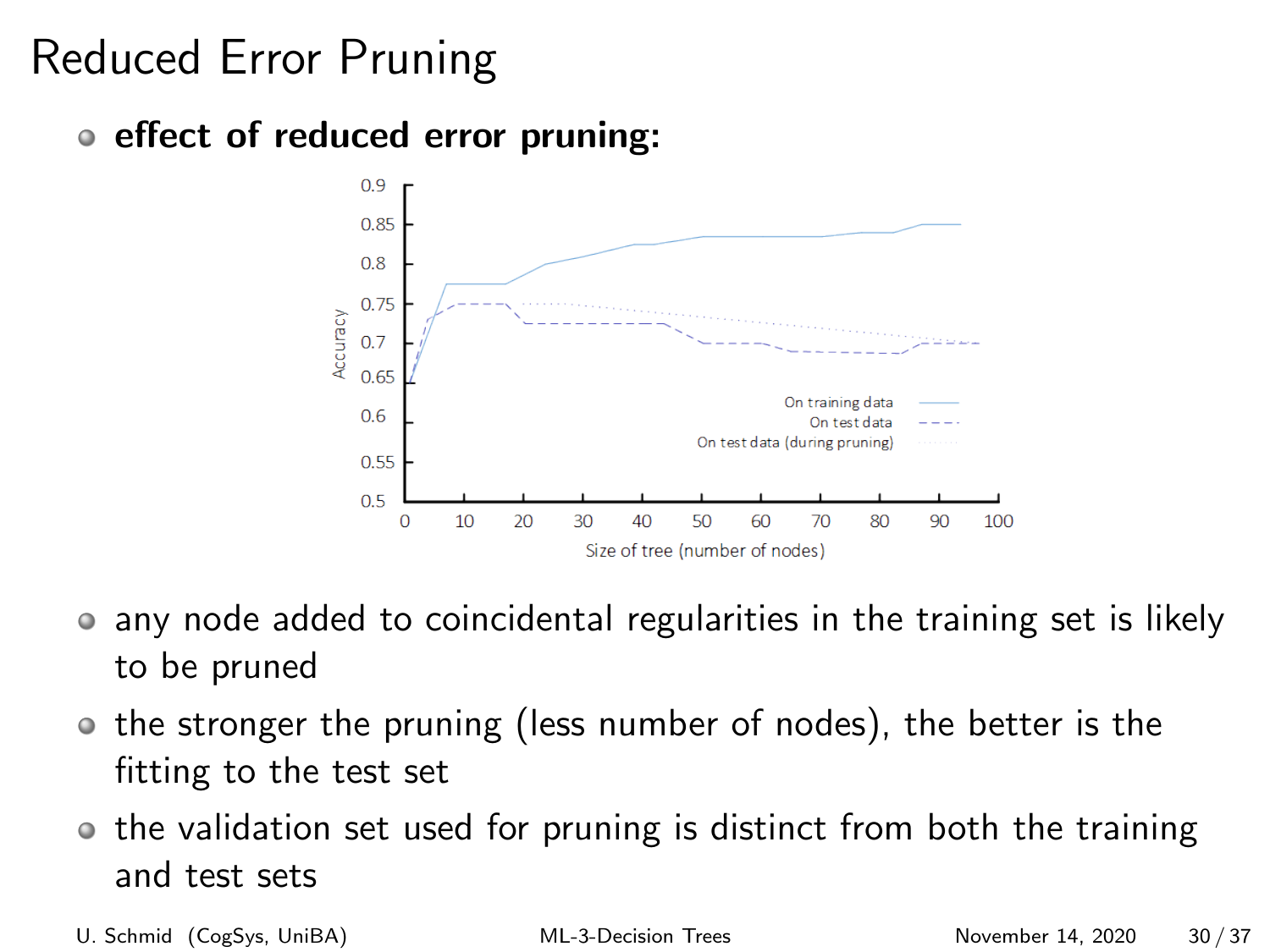## Rule Post-Pruning

• rule post-pruning involves the following steps:

- Infer the decision tree from the training set (Overfitting allowed!)
- <sup>2</sup> Convert the tree into a set of rules
- Prune each rule by removing any preconditions that result in improving its estimated accuracy
- <sup>4</sup> Sort the pruned rules by their estimated accuracy
- one method to estimate rule accuracy is to use a separate validation set
- pruning rules is more precise than pruning the tree itself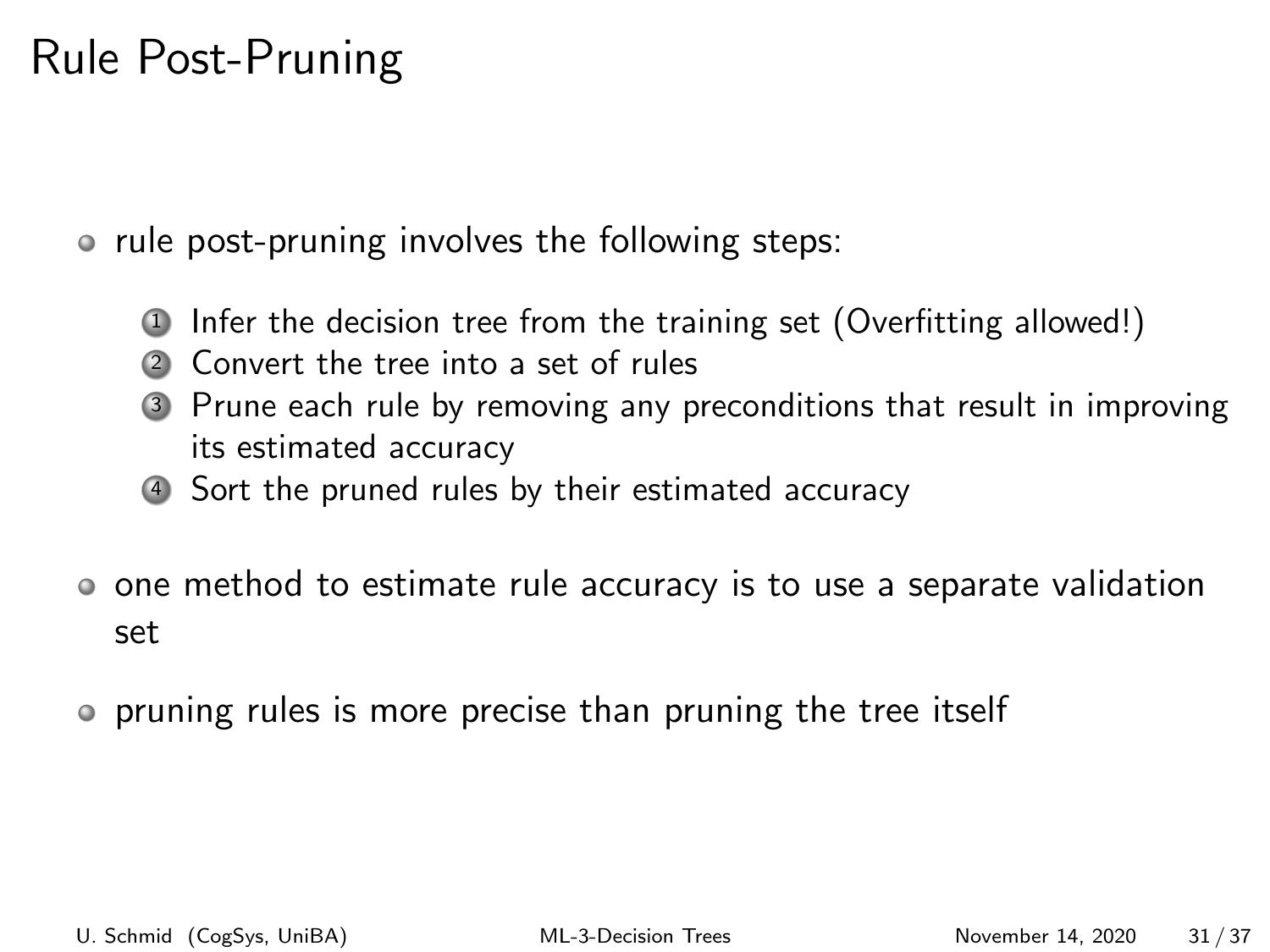# Determining the Generalization Error

- Simple method: Randomly select part of the data from the training set for a test set
- Unbiased estimate of error because hypothesis is chosen independently of test cases
- But: the estimated error may still vary from the true error!
	- $\triangleright$  One possibility: Estimate the confidence interval in which the true error lies with a certain probability (see Mitchell, chap. 5)
	- $\triangleright$  Or: use a k-fold strategy for testing (if results vary strongly, this indicates that the learned model is not robust)
- Performance Measures:
	- $\triangleright$  Predictive accuracy (percent correct on test data) misleading for imbalanced classes!
	- ▶ Precision and Recall, F-measure
	- ▶ Area Under Curve (AUC)
	- $\blacktriangleright$  see also: loss function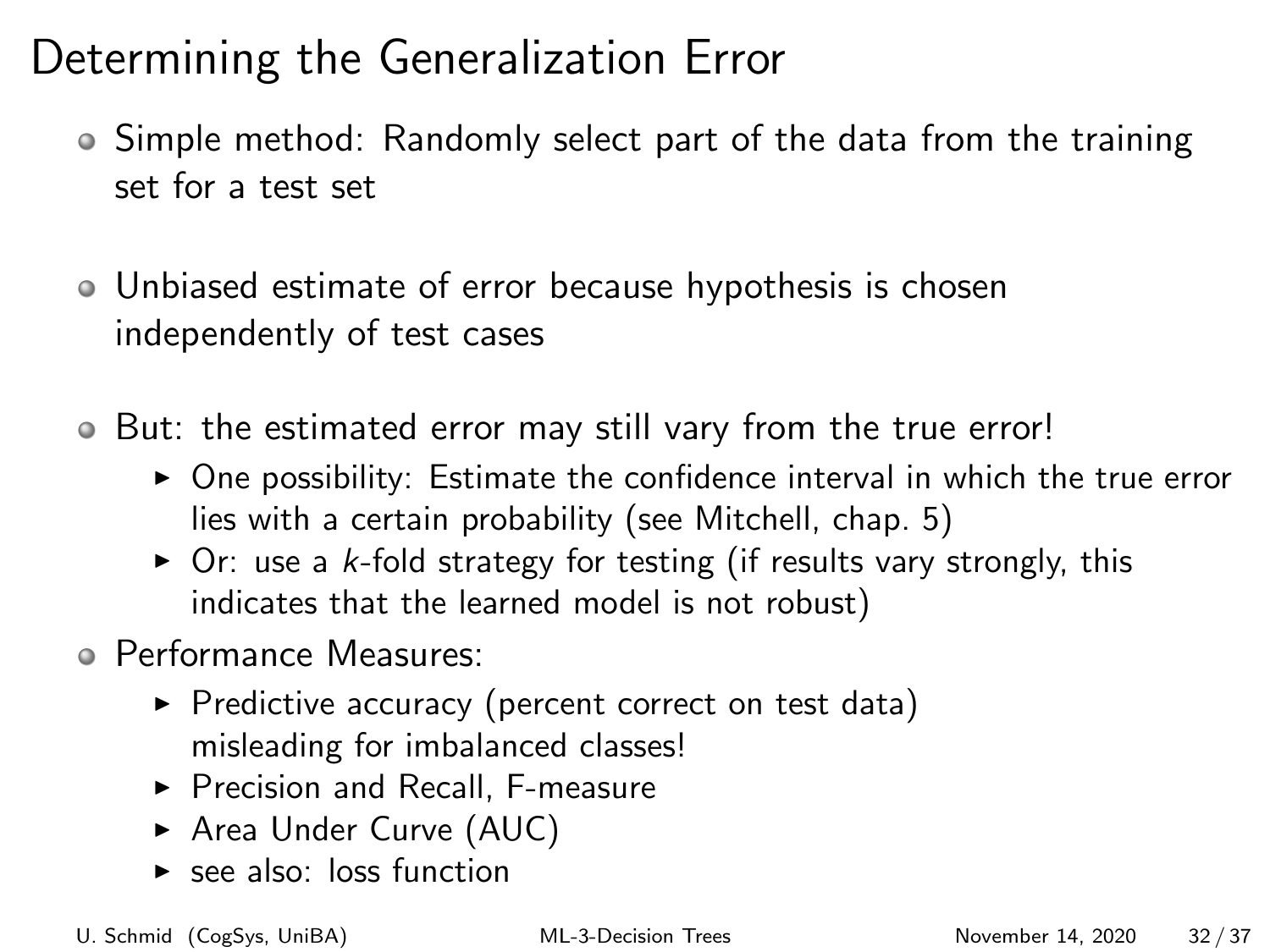### Cross Validation

- For many learning algorithms, it is useful to provide an additional validation set (e.g. for parameter fitting)
- $\circ$  k-fold cross validation:
	- partition training set with m examples into k disjoint subsets of size  $\frac{m}{k}$
	- run  $k$  times with a different subset as validation set each times (using the combined other subsets as training set)
	- $\triangleright$  Calculate the mean of your estimates over the k runs
	- $\blacktriangleright$  Last run with complete training set and parameters fixed to the estimates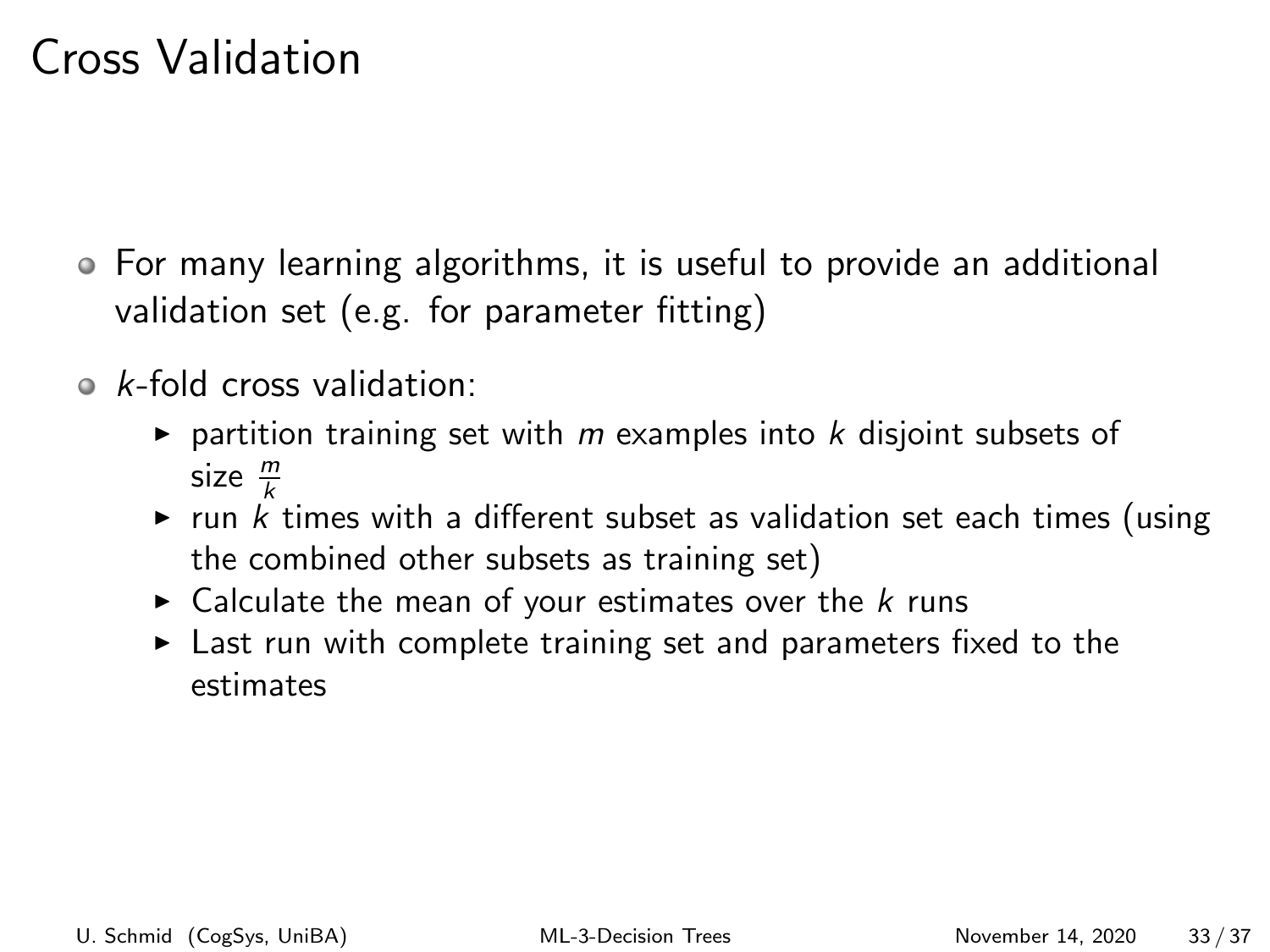## Compare Learners

- Which learner obtains better results in some domain?
- Compare whether generalization error of one is significantly lower than of the other
- Use similar procedure to k-fold cross-validation to obtain data for inference statistical comparison (see Mitchell, chap. 5)

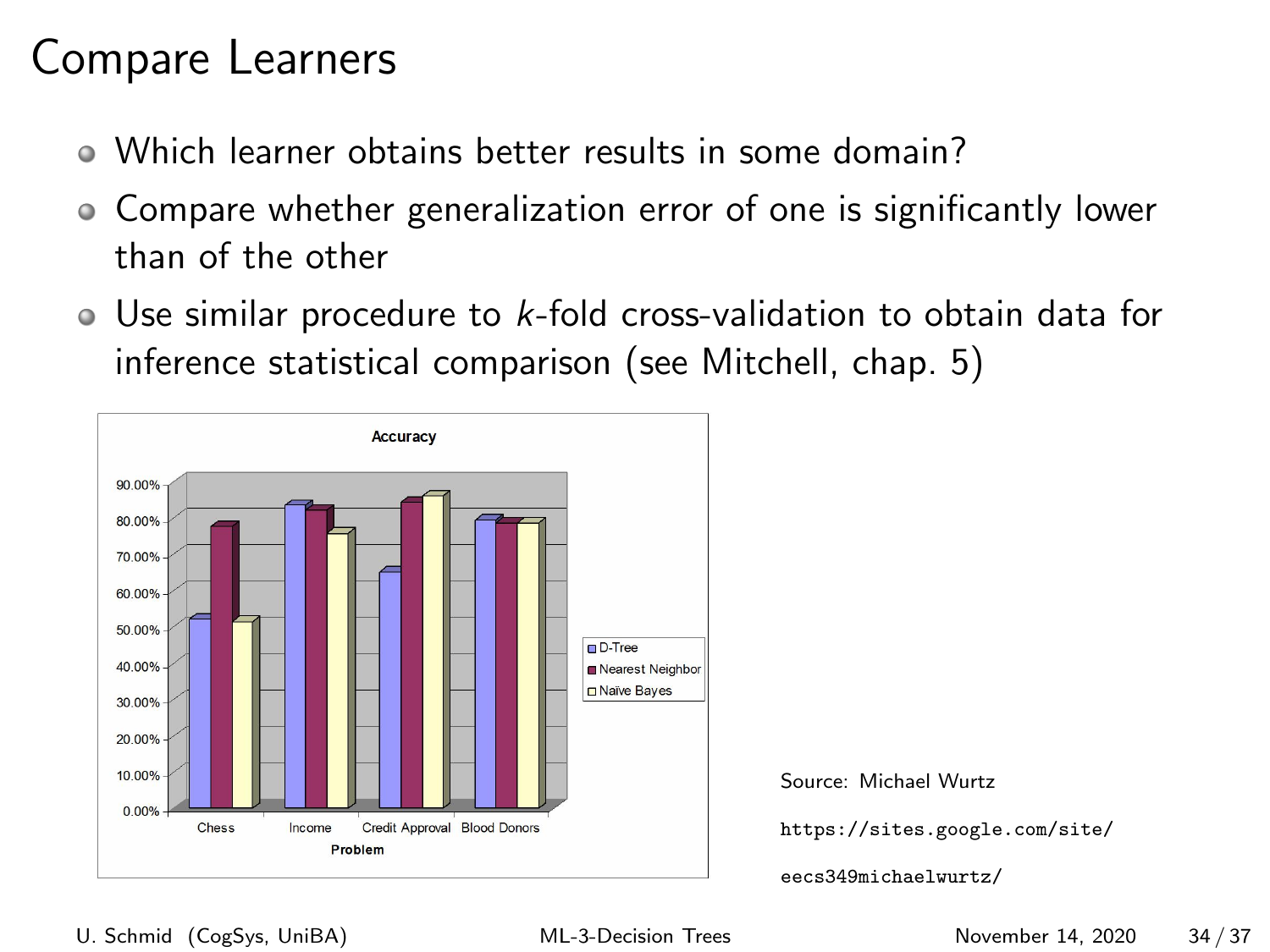### The Problem of Imbalanced Data

- In realistic settings occurrence of different classes might be imbalanced (e.g. cancer screening, quality control)
- Undersampling (remove examples for the over-represented class), oversampling (clone data for the under-represented class)
- **Example 1** Estimate is worse for the class which occurs more seldom, this might be the class with higher misclassification costs (e.g. decide no cancer if true class is cancer)
- Instead of over-/, undersampling, introduce different costs for misclassification's and calculate weighted error measure!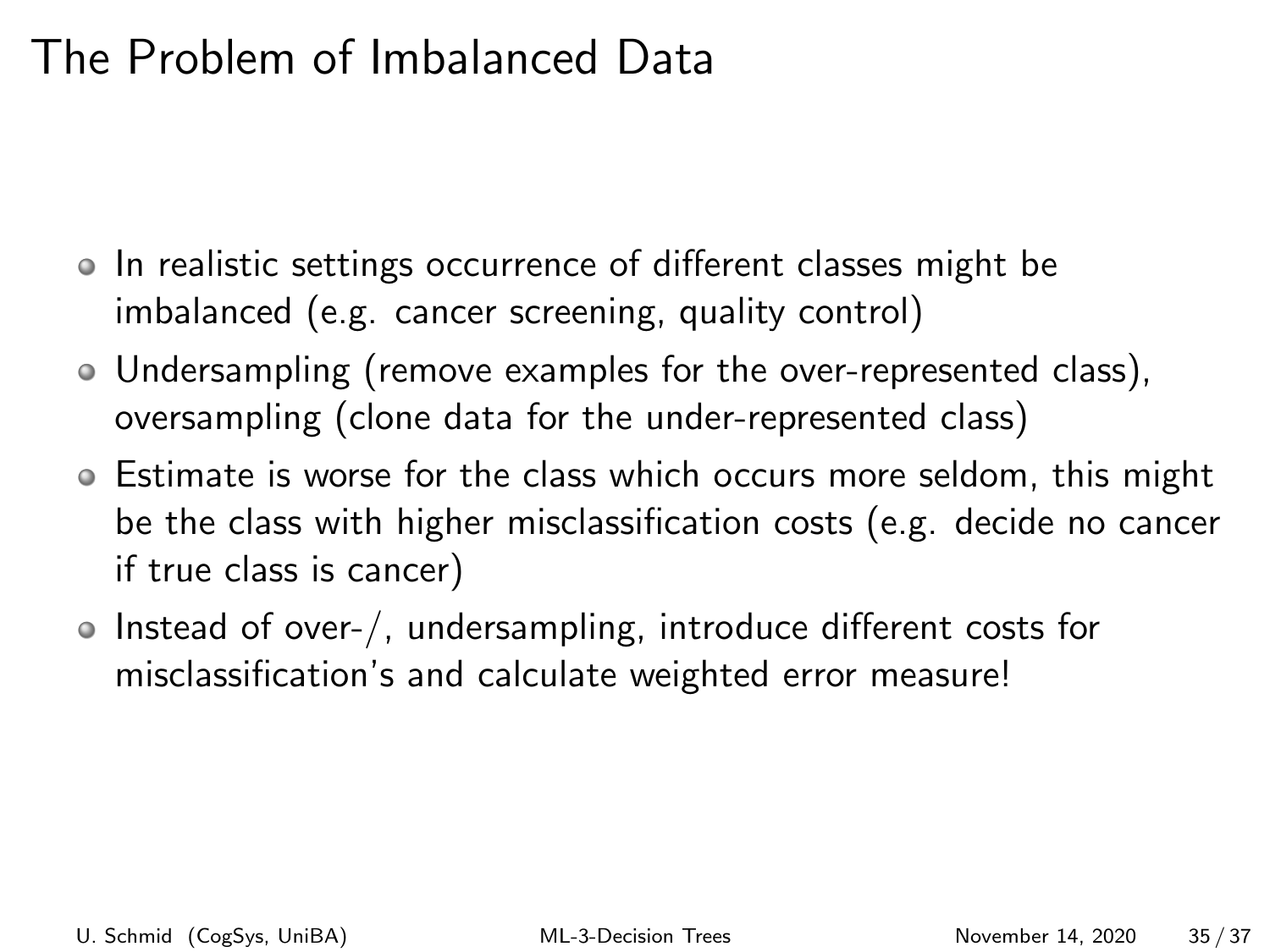# Summary

- Decision tree learning is a practical and intuitively understandable method for concept learning
	- $\triangleright$  Symbolic (rule-based) representation of hypotheses
	- $\triangleright$  Able to learn disjunctive, discrete-valued concepts
	- $\triangleright$  Noise in the data is allowed
- ID3 is a simultaneous covering algorithm based on information gain that performs a greedy top-down search through the space of possible decision trees
- The inductive bias of DT-algorithm is that short trees are preferred (Ockham's Razor)
- Overfitting is an important issue and can be reduced by pruning
- To estimate the generalization error of a hypothesis, typically k-fold cross validation is used